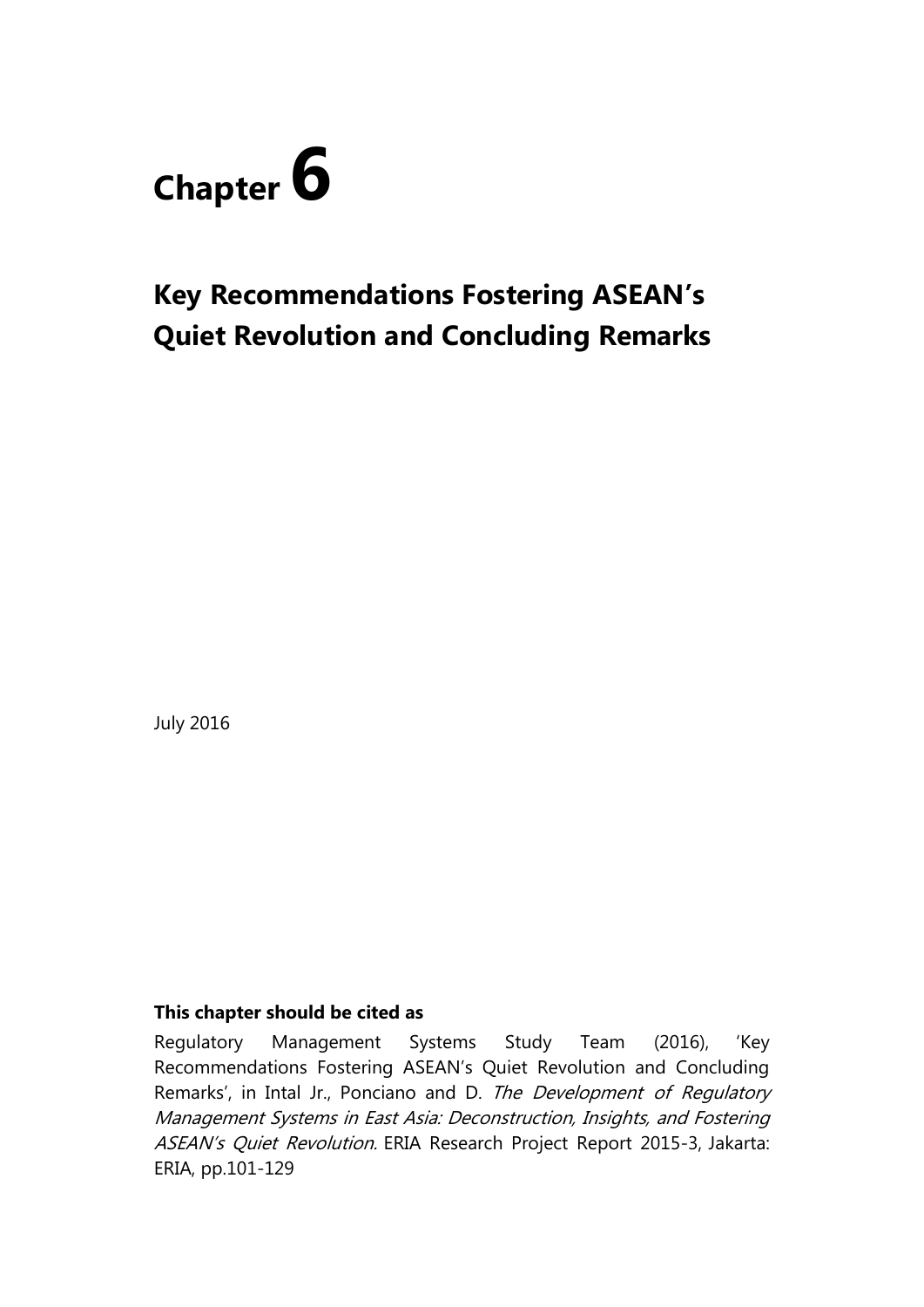# **Chapter VI**

# **Key Recommendations Fostering ASEAN's Quiet Revolution and Concluding Remarks**

Regulations (regulatory policy), together with taxes/government expenditures (fiscal policy) and currency (monetary policy), comprise the three core levers of the state in managing the economy and society (OECD, 2010, p.11). The government uses its regulation lever to affect the behaviour of firms, institutions, and people, balancing out their competing interests, and addressing the failings of the market and institutions that can potentially adversely affect the society's health, environment, security, and stability. Thus, regulations are key instruments in the arsenal of the government to drive investment, innovation, market openness, and sustainable growth, and engender social cohesion and a healthy society and environment.

By affecting or forcing changes in behaviour, regulations necessarily impose a regulatory burden or cost on firms, people, and institutions. However, when regulations are ill designed or poorly implemented, then regulations can impose regulatory burdens on firms, institutions, and people that are greater than necessary. A poor regulatory environment undermines business and investment climate, hampers innovation, hurts competitiveness, and engenders corruption and people's scepticism about government.

Not surprisingly, the results of empirical studies on the impact of regulations on the economy such as those discussed in Chapter I indicate that improving the regulatory environment through better governance, improved regulatory management system (RMS), more streamlined administrative processes, and more transparent and participatory regulatory decision-making bring overall economic gains.

Thus, it is well worthwhile to invest in more streamlined administrative procedures, improved regulatory management, and better governance. Policymaking as well as rule-making is an inherently and intensely political process where various interests, objectives, and factors shape decisions and their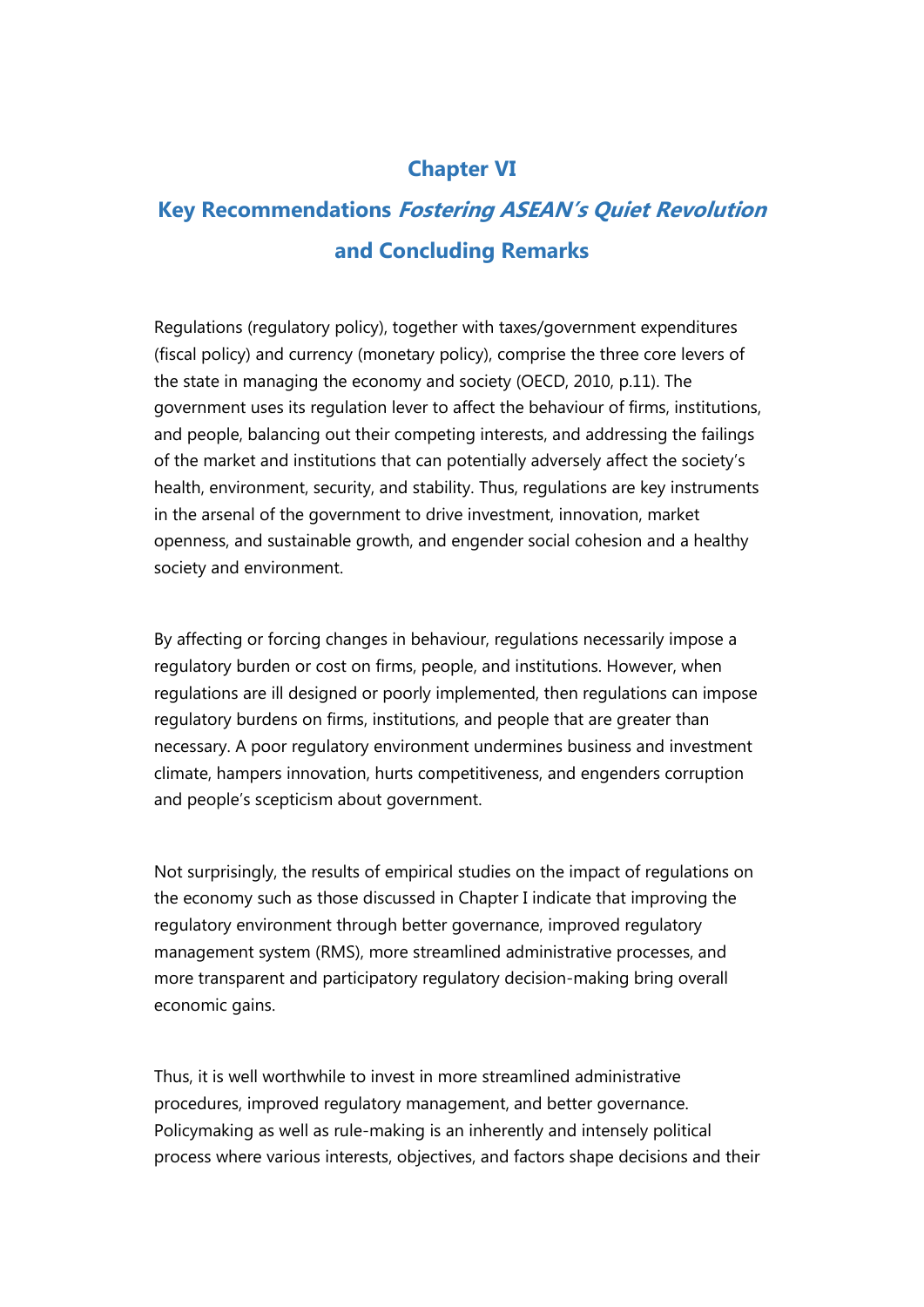implementation so that good regulations do not come about serendipitously. Good and responsive regulations – those that are proportionate, targeted, transparent, non-discriminatory, pro-competitive, and consistent – are the product of a good and responsive regulatory regime, i.e. one that is accountable, actively adaptive, consultative, coordinative, and evaluative. They require adherence to good regulatory practices (GRP), well-performing institutions, competent people, efficient and transparent processes, and above all political will and public support. The achievement of such a system involves a dynamic and challenging journey as the experiences of the countries in the Project indicate.

There is urgency as well as great opportunities in investing in GRP and international regulatory cooperation (IRC) in light of greater economic uncertainty at present and emerging significant industrial restructuring in East Asia (such as the People's Republic of China [PRC]). GRP and IRC improve the region's investment attractiveness in the face of prevailing economic uncertainties in the region. GRP and IRC in developing ASEAN facilitate industrial restructuring in East Asia as the PRC shifts gears towards greater domestic consumption amid rising wages. As stated earlier, GRP and IRC help deepen regional production networks to more countries and sectors.

### **6.1. Committing to GRP and Quality Regulation Revolution**

There has been a quiet revolution in governance during the past two decades, initiated primarily by Organisation for Economic Co-operation and Development (OECD) countries, the OECD, and the World Bank, centring on embedding GRP principles, the drive to reduce regulatory burdens, and on good quality regulations. Among the 10 countries in the Project, two (Australia and New Zealand) have been global front runners in this quiet revolution; two (Singapore and Korea) have been rapid and successful adapters and innovators; and two others (Malaysia and Viet Nam) have been having major recent successes in joining the revolution.

As indicated in **Figure 2.1** in Chapter II, the RMSs of the three other countries in the Project – Indonesia, the Philippines, and Thailand – are still in the 'starter' stage and starting the transition to the 'enabled' stage. In contrast to the other seven countries, the governments of these three countries display nascent political commitment to reducing regulatory burden and improving the quality of regulations, these being top national priority. Deepening such political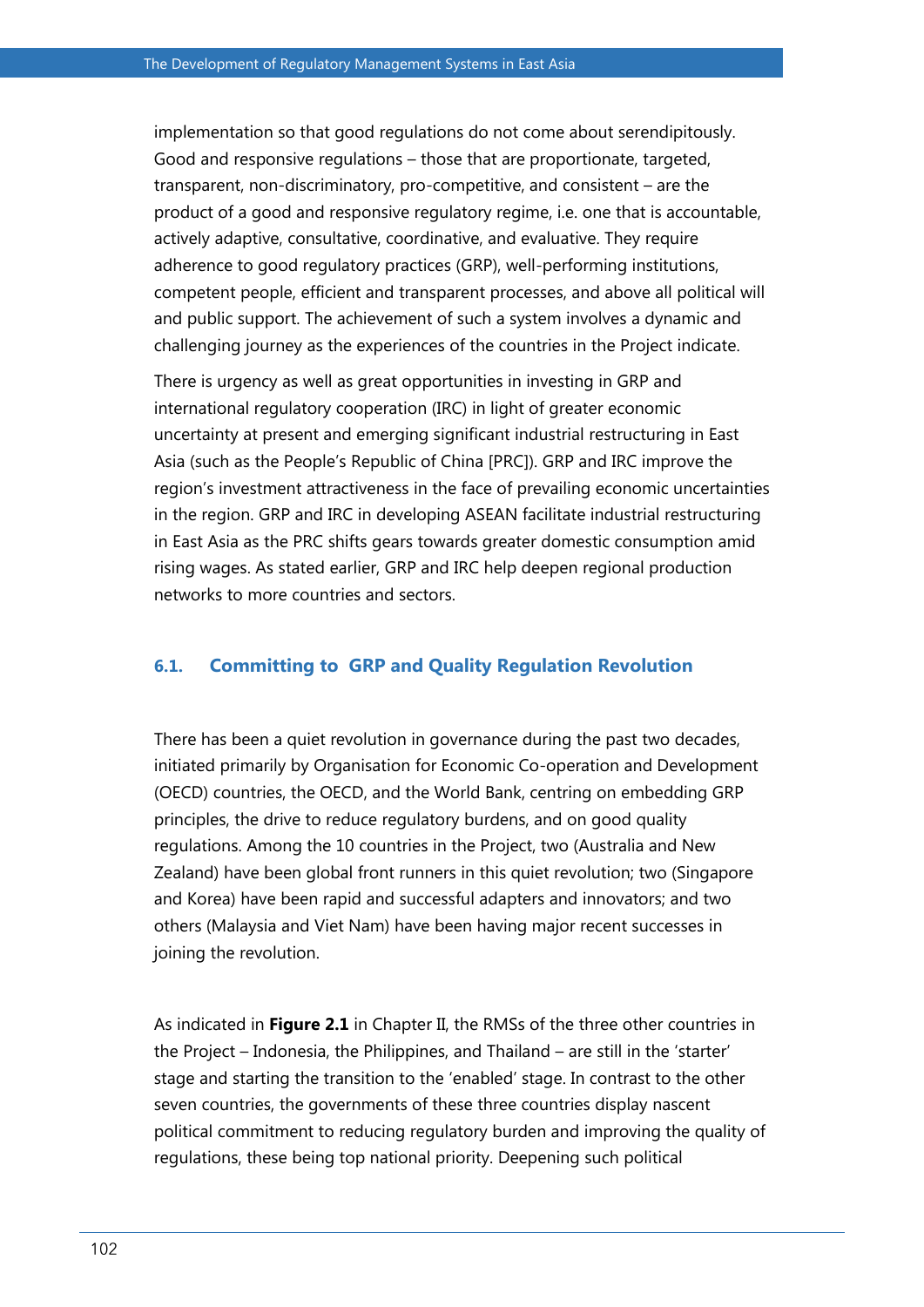commitment, similar to Malaysia's National Policy on the Development and Implementation of Regulations (NPDIR) and its implementation, provides the impetus to establish the core institutions, processes, and changed mindsets necessary to implement GRP and to accelerate the drive for quality regulations and rule-making.

The country studies indicate that the three countries do have some of the elements of a formal RMS but that there are important gaps and/or the elements are not performing well and/or are individual silos, rather than an integrated RMS. This suggests that the three countries do have some of the foundation necessary to achieve an integrated, well-performing RMS. Indeed, there have been positive developments and success stories on the regulatory front in the three countries, such as the National Competitive Council (NCC) in the Philippines, the Competition Law in Indonesia, and the Law on the Protection of Car Accident Victims in Thailand. Also, the recent deregulation acts of the Government of Indonesia indicate that it is moving increasingly more vigorously towards substantial regulatory reform. Similarly, Thailand's Royal Decree on the Review of Laws and the Licensing Facilitation Act are indicative of Thailand's increased resolve at the highest political level towards substantial regulatory reform. The challenge in the next few years is to transform the increased policy resolve into effective regulatory reform in terms of processes, institutions, and systems.

#### [RECOMMENDATION]

In view of the above, the next step of **'Go for It'** may be what is appropriate.

Similarly**, 'Go for it**' may well be the appropriate recommendation for the **implementation of the strategic measures under GRP and Responsive Regulations under items 35 to 39 under B.6 and B.7 of the ASEAN Economic Community (AEC) Blueprint 2025.** In effect, **All ASEAN Member States (AMSs) commit to the institutionalisation of GRP and to the development of a well-performing RMS.** Sections B.6 and B.7 are the strongest indication of the commitment ASEAN and the AMSs to good governance, GRP, and responsive regulations that would augur ASEAN's quiet revolution. To wit (pp. 76–77, italics supplied):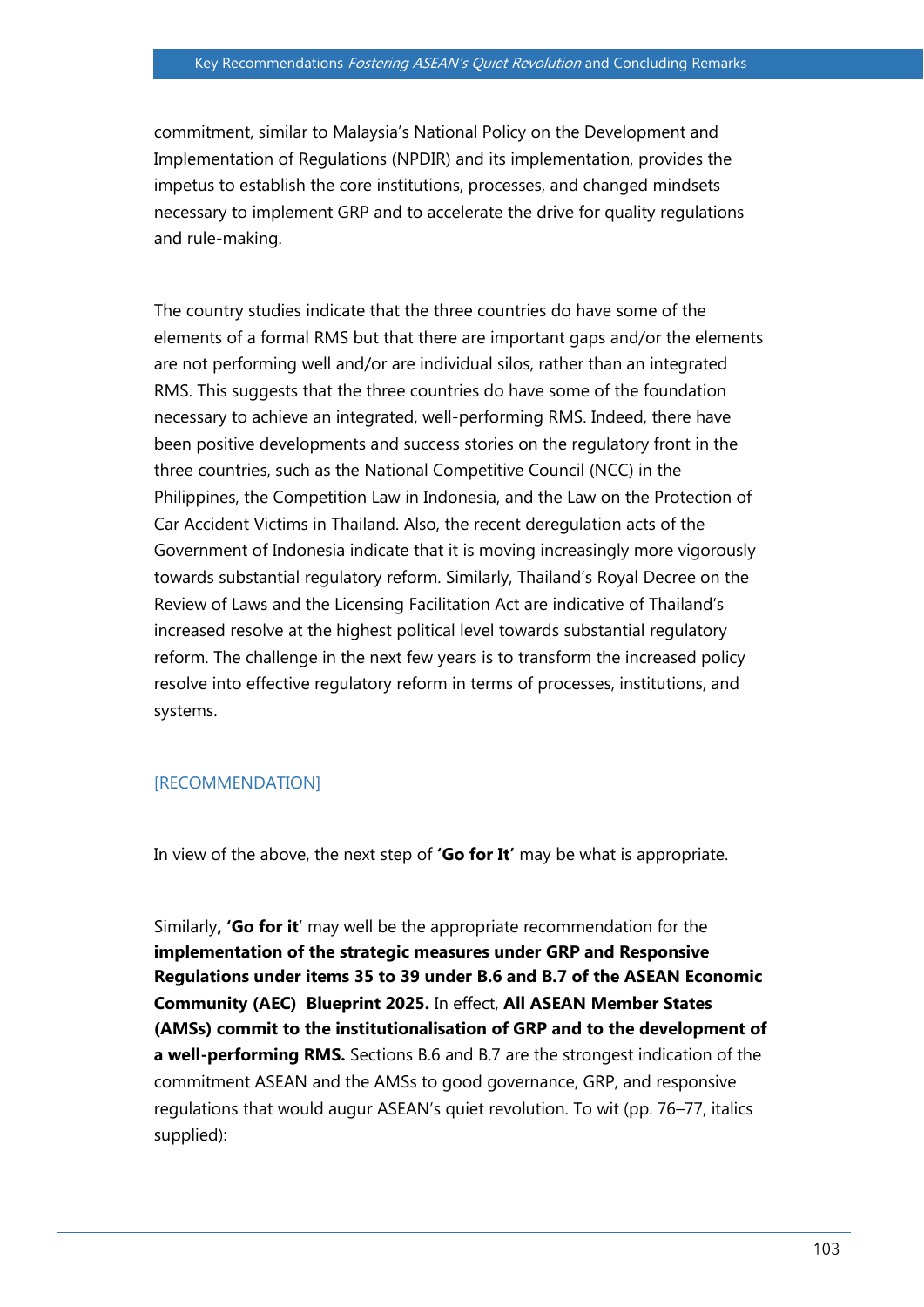- **i.** Promote a more responsive ASEAN by strengthening governance through greater transparency in the public sector and in engaging with the private sector;
- **ii.** Enhance engagement with the private sector as well as other stakeholders to improve the transparency and synergies of government policies and business actions across industries and sectors in the ASEAN region;
- **iii.** Ensure that regulations are pro-competitive, commensurate with objectives and non-discriminatory;
- **iv.** Undertake regular concerted regional programmes of review of existing regulatory implementation processes and procedures for further streamlining and, where necessary, recommendations for amendments and other appropriate measures, which may include termination;
- **v.** Institutionalize GRP consultations and informed regulatory conversations with various stakeholders in order to identify problems, come up with technical solutions, and help build consensus for reform. Enhancing engagement with the private sector as well as other stakeholders contributes to regulatory coherence, increased transparency and greater synergies of government policies and business actions across industries and sectors in the ASEAN region;

The regulatory agenda may include the setting of both targets and milestones in order to facilitate a regular assessment of the regulatory landscape, and periodic review of progress and impacts in the region.

The following recommendations from Llanto (2015) for the Philippines may also be relevant for other AMSs such as Cambodia, Indonesia, and Lao PDR, appropriately adapted to fit the countries' specific contexts, in conjunction with the implementation of Sections B.6 and B.7 of the AEC Blueprint 2025:

● **The government must exercise firm leadership and political will in reducing regulatory burden and improving regulatory quality. It can do this by establishing a formal and requisite… [i.e. ideal or wellperforming] …RMS. It can start by issuing an Executive Order**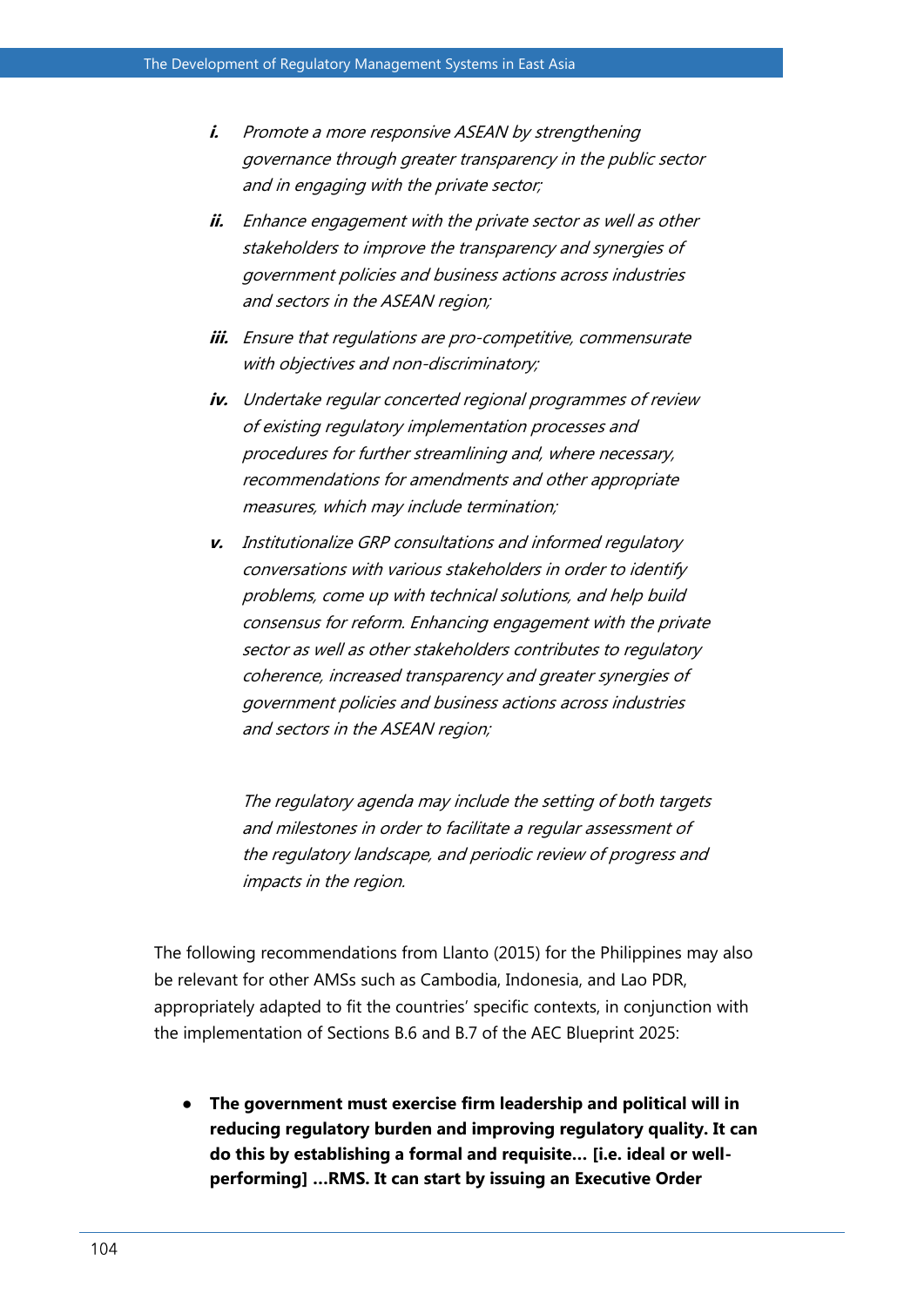**announcing RIA as a whole-of-government policy, and not for sector regulators only.** 20

- **The political leadership should identify or constitute a central oversight body that will oversee the implementation of a formal and requisite RMS.**
- **The role, mandate, and stock of regulations of regulatory agencies should be reviewed to reduce the regulatory burden.**
- **Regulatory agencies should build capacity for undertaking RIA and formulating regulatory impact statements.**
- **Government oversight agencies (e.g. National Economic Development Authority) should ensure a more intensive involvement of the private sector, civil society, academe, research institutions, and media in regulatory reform.**
- **Research institutions such as the Philippine Institute for Development Studies should intensify their efforts in conducting impact assessment studies, especially those bearing on regulations.**

### **6.2. GRP, RMS, and Level of Development**

**Figure 4.9** in Chapter IV showed that a positive relationship exists between the level of development of member economies of the Asia-Pacific Economic Cooperation (APEC) and the use of RMS instruments; that is, the more developed APEC economies display a greater propensity to use RMS instruments than the poorer and developing APEC countries.<sup>21</sup> This trend might seem to suggest that GRP and RMS are only for the rich countries.

 $\overline{a}$  $20$  Or a Royal Decree or a Law as in the case of Thailand.

 $21$  Malaysia is way down in use of RMS instruments in the figure. This is likely to be the case because the figure uses data from the early to mid-2000s, whereas the major RMS initiatives of Malaysia happened in the late 2000s and after.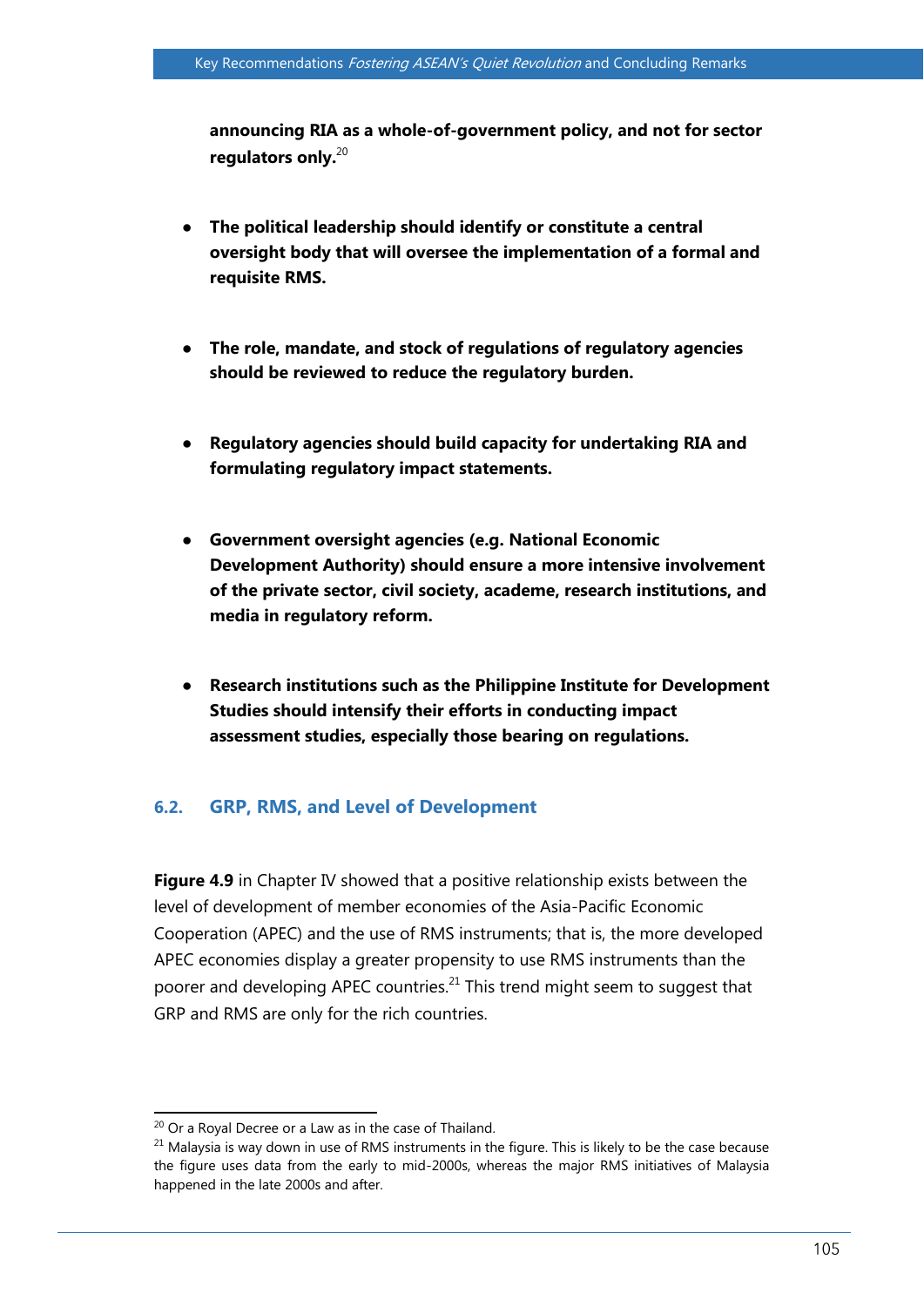However, the experience of Viet Nam's Project 30 shows that this is very definitely NOT the case. Indeed, one of the key lessons of Viet Nam's experience is that '…even developing economies with limited resources can carry out regulatory reform' (Vo and Nguyen, 2015, p.12). The Viet Nam case, with its initial focus on a major programme of inventory and streamlining and simplification of administrative procedures, is especially relevant for countries such as Cambodia, Lao PDR, and Myanmar (CLM) whose Ease of Doing Business (EODB) scores and rankings are very low and where the private sector respondents to ERIA surveys have been complaining about burdensome permit and licensing processes and the need to pay informal fees in addition to inadequate infrastructure facilities. In short, regulatory reform starting with the development of an administrative procedures inventory, simplification, and streamlining would provide substantial societal and economic dividends for the CLM countries as well as for Indonesia and the Philippines.

Vo and Nguyen (Ibid.) listed two other important lessons from Viet Nam's Project 30 that would be relevant for the implementation of similar programmes in CLM (Cambodia, Lao PDR, Myanmar) countries and possibly even for Indonesia, the Philippines, and Thailand being:

1. Political commitment is especially important to the success of an administrative procedure reform project. In the case of Project 30, the Prime Minister showed his clear and strong commitment to administrative reform. In reality, the Prime Minister officially endorsed the Project and announced its key achievements personally. In addition, the Special Task Force can directly report to the Prime Minister. The high political determination is a key factor to overcome potential reluctance among ministerial and local officials. This is also a key factor to build confidence among stakeholders. In addition, with high political determination, the project was designed with ambitious quantitative goals which could themselves create a pressure for interested parties to push up the reform.

2. Carrying out the reform needs a sound institutional structure with sufficient capacity. For the case of Project 30, a coordinating body (the Special Task Force) at the center of government was set up. This Special Task Force was assigned sufficient power to deal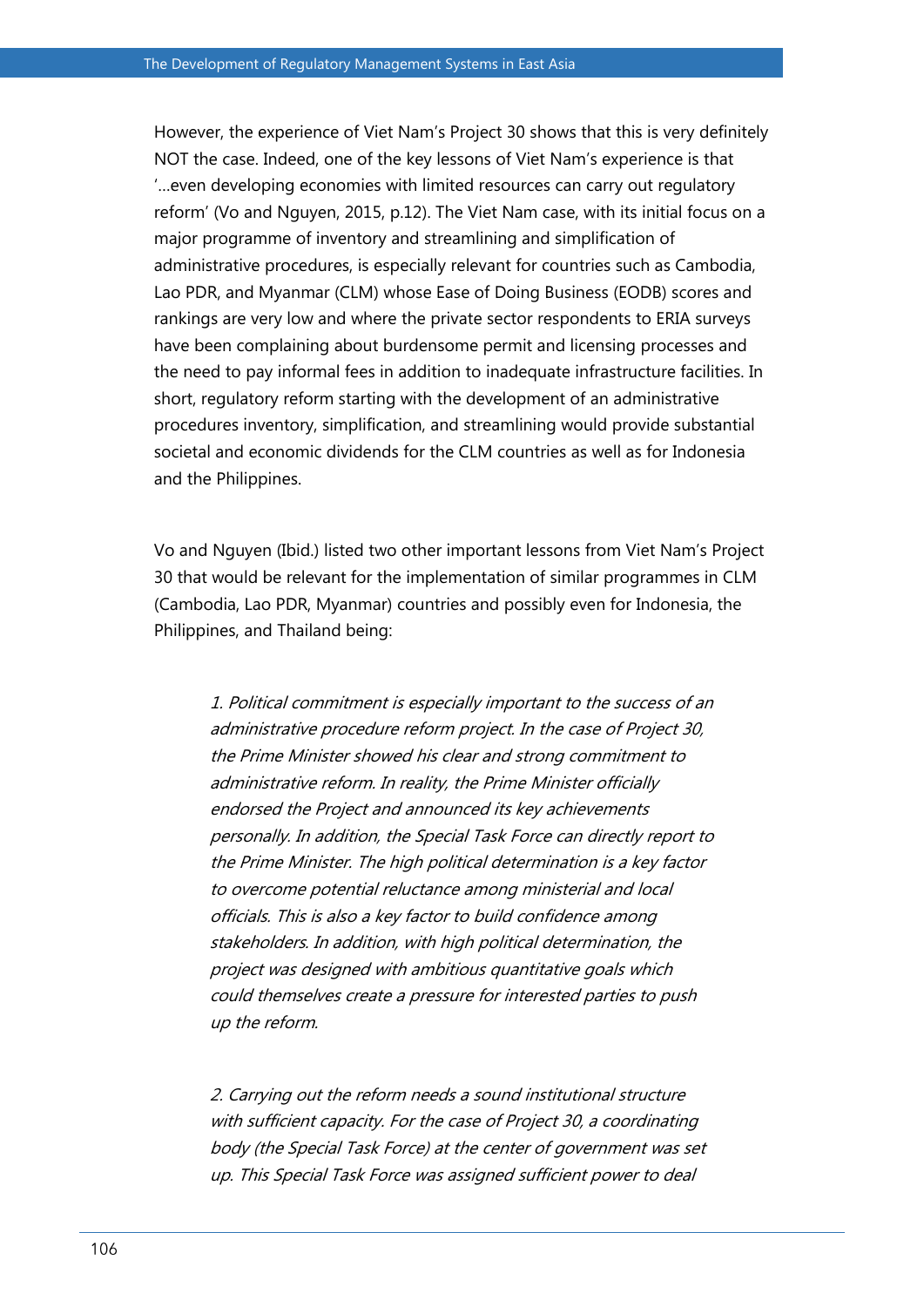with and directly instruct other ministries and local government. In addition, the Special Task Force was equipped with competent  $staff(p.12).$ 

Hence, to jump-start the GRP agenda and implement AEC Blueprint 2025, it is recommended that:

#### [RECOMMENDATION]

- **Cambodia, Lao PDR, and Myanmar (and possibly, even Bandar Seri Begawan) should commit to developing GRP and to the Quality Regulation Revolution**
- **CLM countries should undertake an Inventory and Simplification/ Strengthening Administrative Procedures Programme to jump-start the road to GRP and a well-performing RMS**

# **6.3. Embedding the RIA/RIS Mindset Early On and Strengthening RIA/RIS Capacity**

Regulatory Impact Analysis (RIA) and Regulatory Impact Statement (RIS) are essential features of a well-performing or requisite RMS and sound rule-making. Ideally, an RIS specifies (i) what is the problem or issue that needs action and why there is a need for government action; (ii) the examination of a range of regulatory and non-regulatory options; (iii) the assessment of the costs and benefits of each option; (iv) a list of those who were consulted and how; (v) a recommended option; and (vi) a strategy for implementing and reviewing the recommended option (MPC, 2013, p.11; Australia Department of Prime Minister and Cabinet, 2014, p.1). It is apparent from the above elements of an RIS that a good RIS is not easy to prepare; considerable technical skills are required to prepare a quality RIA/RIS.

The quality of many regulatory reviews under the RIA/RIS system in many of the countries in the Project has been highly mixed, often unsatisfactory. This suggests that such systems have not been very useful and have had little impact on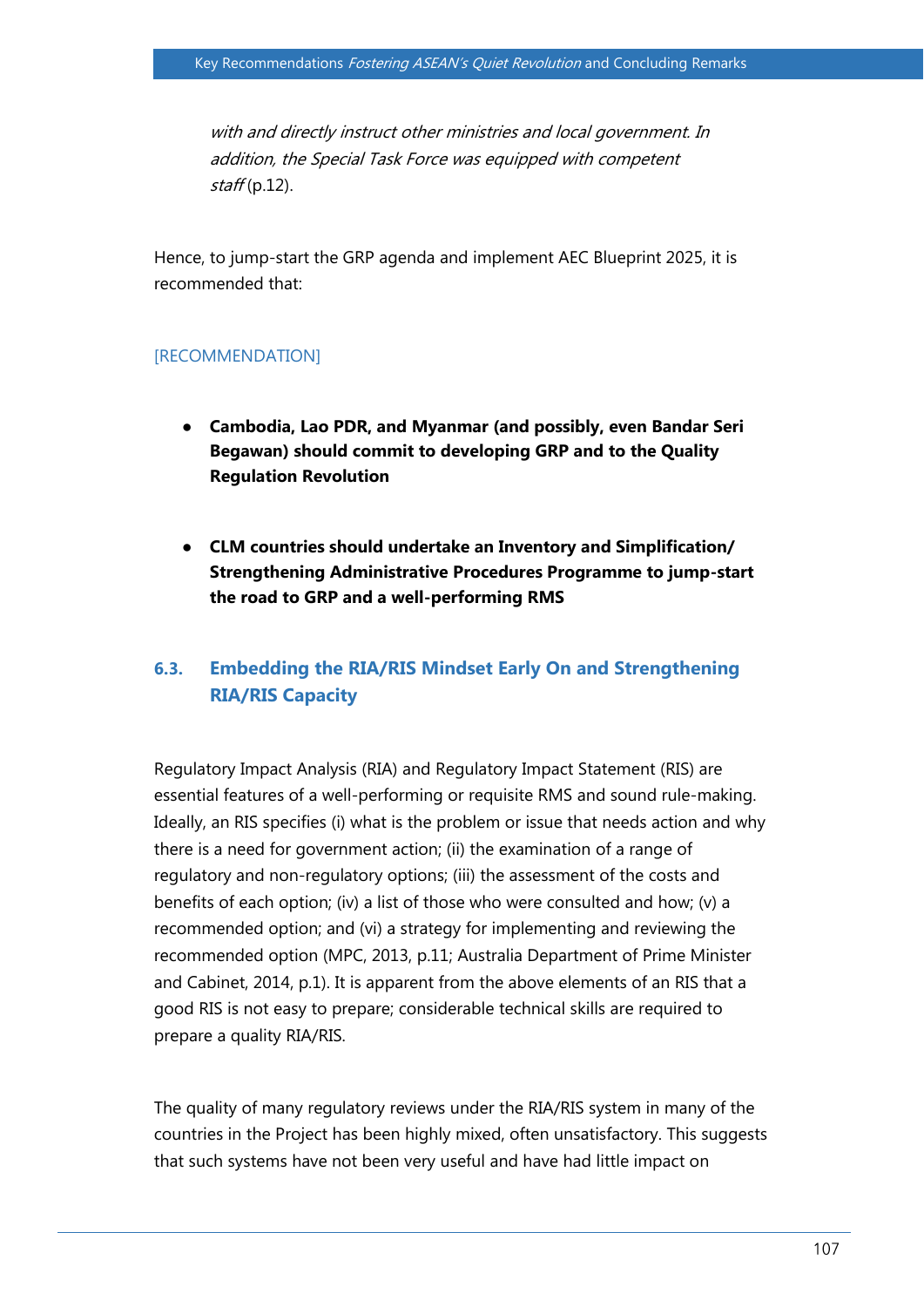policymaking. In Viet Nam, for example, the quality of RIA '…normally is not as good as expected, and the capacity to review and access RIAs is limited either' (Vo and Nguyen, p.10). In Indonesia, the academic paper that is required to accompany proposed bills '…that provide assessment on the impact of the bill including how it relates with other existing legislation…focuses more on legal assessment of the new regulatory bill, rather than providing expected economic, social and environmental benefits…' (Damuri and Silalahi, 2014, p.11). In Thailand, 'most RIA reports are…only 3–4 pages and the quality of the RIA reports were not useful in the legislation process…[the] RIA process [is] started when the draft bill was finalized; therefore, RIA seem to be an obstacle rather than an improvement mechanism' (Ongkittikul and Thongphat, 2015, p.29). In Japan, 'RIA is not used in the actual process of establishing a regulation, but after the basic framework of the regulation is made…there are not enough quantitative costs and benefits analysis on the effects of regulation….no uniform method for evaluation of the social costs of regulations' (Yashiro, 2015, p.12). Even in Australia where RIS is mandatory for all Cabinet submissions, with a long history of RIA development and practice, and there is an official guide on preparing RIS, there is '…a varying, but often very limited commitment to, and respect for, the RIA process and the resulting RIS by ministers' (Carroll and Bounds, 2016, p.32).

It is suggested that the 'ideal type standards', mandated by many RIA systems, although of considerable value for the systematic assessment of the quality of proposed regulations, may initially be too demanding for countries at the onset or in the early stages of their drive to attaining a good quality RMS, especially those with limited staff capacity and technical expertise. Hence, it may be of value to commence with a less demanding RIA system that can be made more rigorous over time.

Deighton-Smith and Carroll suggest that a more limited, less demanding RIA system be introduced, as follows (29 May 2015, personal communication):

#### [RECOMMENDATIONS]

● **Apply a 'proto-RIA' (or 'skeleton RIA' or 'framework RIA') to laws because the major regulatory burdens tend to be caused by laws**. A proto-RIA/framework or RIA/skeleton does not demand detailed quantification of the specific effects of the legislation (where the technical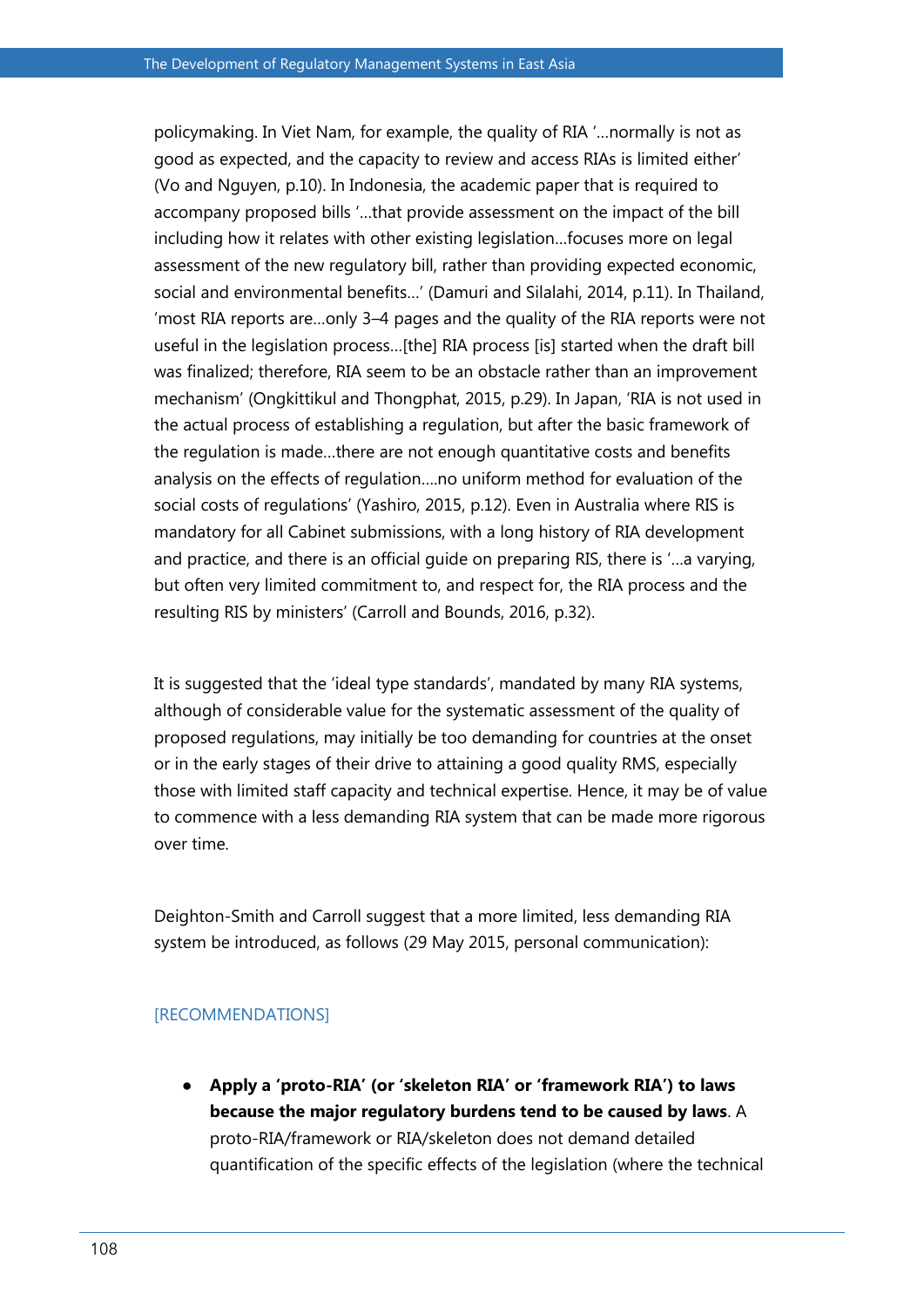skills requirement would be more substantial) and instead focuses on answering the key questions regarding the necessity for the proposed regulation and assessing the best available alternatives. In essence, a systematic qualitative consideration about the costs and benefits of a proposed regulation is suggested. Where the 'proto-RIA' suggests that there will be major costs and benefits, then a quantitative analysis should be undertaken only for such cases. Proto-RIA needs to be done at the earliest possible stage of the regulatory decision process for it to be useful.

- **Use extensive consultation with concerned stakeholders in developing the proto-RIA** to get feedback on the rationale and realism for the proposed regulation and to ensure whether there is an accurate understanding of the problem being addressed by the proposed regulation or legislation.
- **Or create a standing Business Panel as a sounding board and consultation mechanism for the proposed legislation**. The business panel can change membership as necessary to deal with the specific regulation under examination.
- **If one does not already exist, start developing a Productivity Commission–type institution with high-level analytical skills, capacity building, and skills training functions**.

As the national capacity for regulatory review and assessment grows, so should the demands of the RIA system for the increased quality of regulatory proposals from all departments and agencies. In essence, the 'proto-RIA' should develop into a sophisticated and demanding system. Smaller departments and agencies may continue to lack the full range of skills necessary for high-quality RIA, and responsibilities in such cases can rest with a credible central body such as the Australian Productivity Corporation. Similarly, the most complex, nation-wide regulatory proposals could be reserved for such a commission or a research institution such as the Central Institute for Economic Management in Viet Nam.

The shortage of RIA/RIS skills, especially related to cost–benefit analysis in ASEAN and East Asia countries, suggests that it is worthwhile to: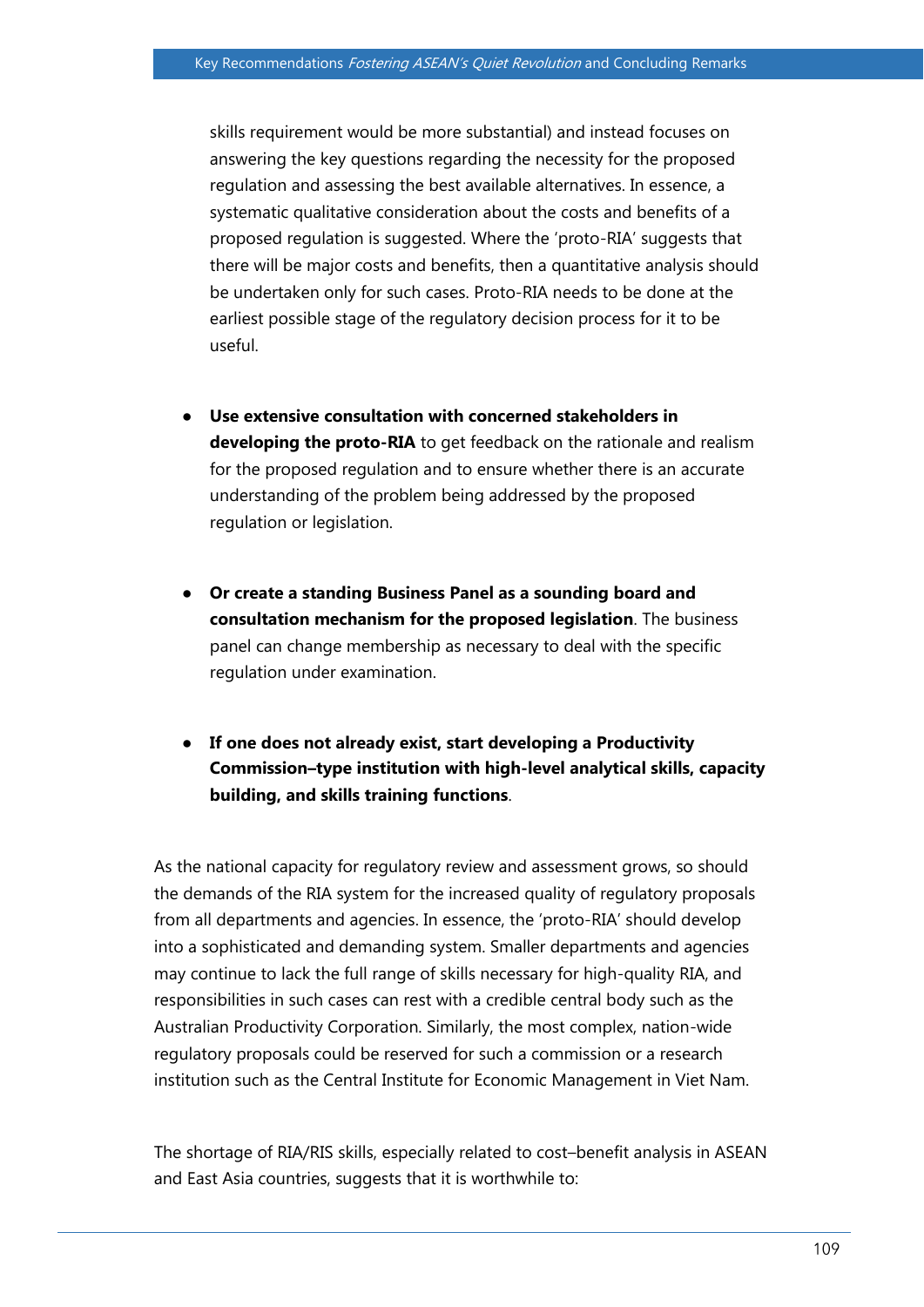#### [RECOMMENDATION]

● **Develop a regional cooperation programme on RIA/RIS training, research, and innovation, in tandem with regional institutions' (e.g. Asian Development Bank [ADB]) capacity building programmes on RIA/RIS at the national level.**

It is worth noting that Singapore does not for the most part use a formal RIA/RIS process with an oversight agency that is responsible for the quality of RIAs/RISs, except for major projects. Instead it relies on continuous linkage and feedback with the stakeholders on the regulatory changes, which together with the civil service's high-level technical skills and the pressure from the market and global competition help provide the anchor for its regulatory decisions (see Lim, 2015).

Arguably, Singapore is a special and atypical case. However, the Singapore case highlights the importance of investing in capacity building for the regulators and the bureaucracy as discussed in the previous chapter. It is likely easier to learn and enact rules and regulations than to find able and competent people who can apply and implement them well. Arguably, even if the RMS is not perfect, having people who are competent and with integrity implement the rules and regulations could still produce good regulatory results. Thus, investing in the capacity of the bureaucracy would need to be emphasised. In addition, the drive to embed GRP and develop a well-performing RMS can be expected to be boosted by efforts to instil and cultivate a good public governance culture, e.g. integrity, excellence, dedication, etc. Thus, it is proposed to:

#### [RECOMMENDATION]

● **Establish a regional cooperation programme among civil service and regulatory institutions strengthening the capacity of the regulators and the bureaucracy, especially with respect to regulations.**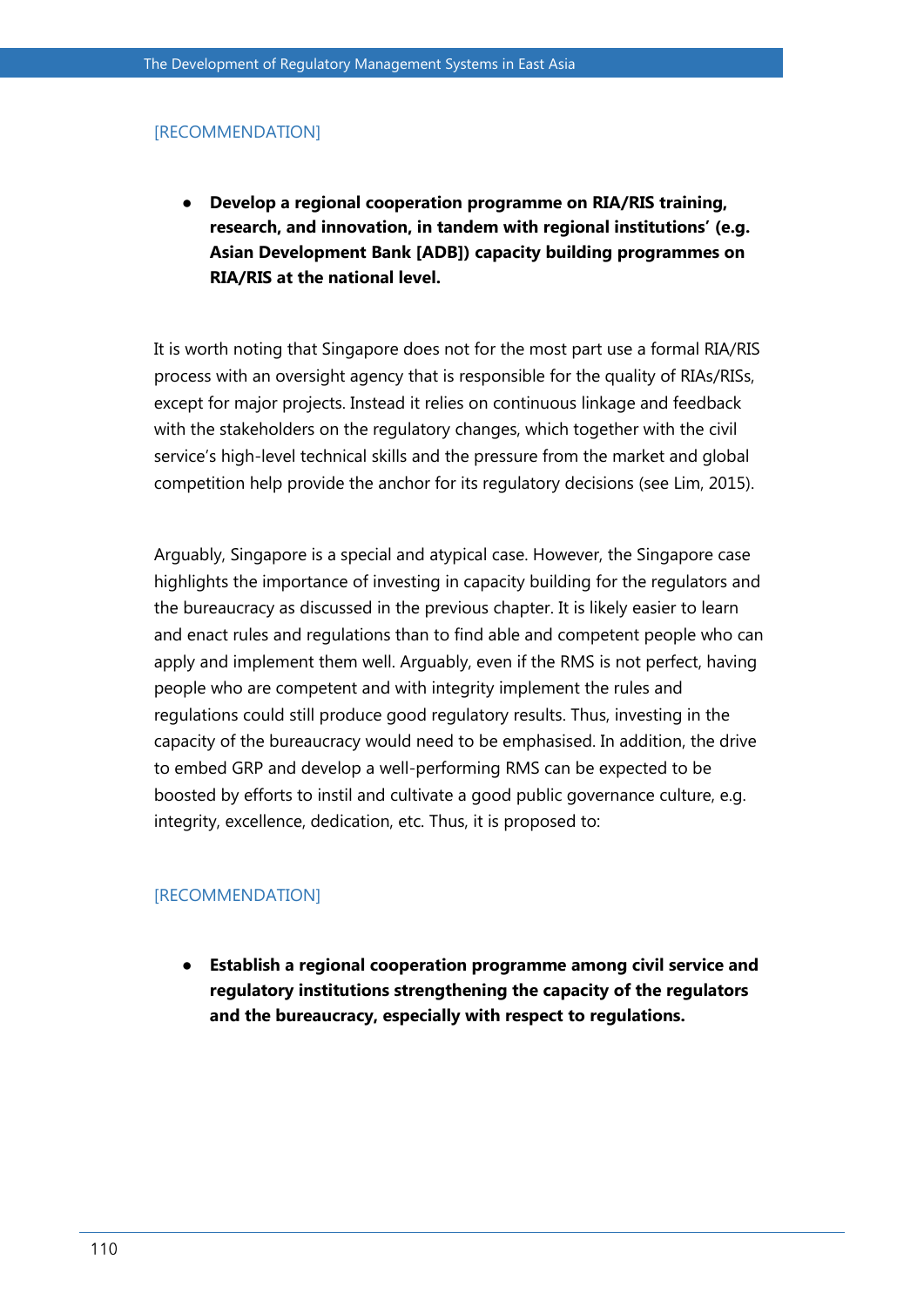# **6.4. GRP, International Regulatory Cooperation, Regulatory Coherence, and Seamless Connectivity in ASEAN**

Amb. Swajaya's keynote speech during the inaugural East Asia Summit (EAS) Regulatory Roundtable is particularly salient in the current world of global and regional value and supply chains and production networks. He called for 'adequate regulatory coherence across the border' towards 'seamless connectivity' in ASEAN. This was echoed in the keynote speech of Deputy Minister Rizal Lukman during the second roundtable. In this world of 'unbundled production', seamless connectivity provides the ideal environment that allows for the efficient expansion of production over a wider geographic area, both domestically and across borders within ASEAN, thereby deepening the production networks and value chains in the region and allowing more ASEAN countries to participate more deeply in those networks. The result is a more inclusive ASEAN as the poorer AMSs become more deeply connected in the regional production networks. ASEAN would also be a more attractive investment destination and a more competitive production platform because the varying factor and human capital complementarities and advantages of various ASEAN countries are maximised.

At the same time, the description of the elements of responsive regulation in this Report states that 'responsive regulation as content' means regulations that are pro-competitive, commensurate, and non-discriminatory. Pro-competitive implies pro-trade because trade, especially import, enhances the competitive environment in a country. Similarly, non-discriminatory regulation implies one that does not discriminate among domestic and imported products that meet the social, health, environment, and other objectives of the regulation as well as among domestic and foreign firms. Thus, the pursuit of GRP and good regulations is expected to facilitate trade and investment in the context of globalising economies and the integrating region.

The discussion above indicates that the pursuit of GRP and a well-performing RMS and the implementation of the AEC Blueprint and the Master Plan on ASEAN Connectivity are complementary. Implementing them would bring about the 'adequate regulatory coherence across the border' that Amb. Swajaya called for.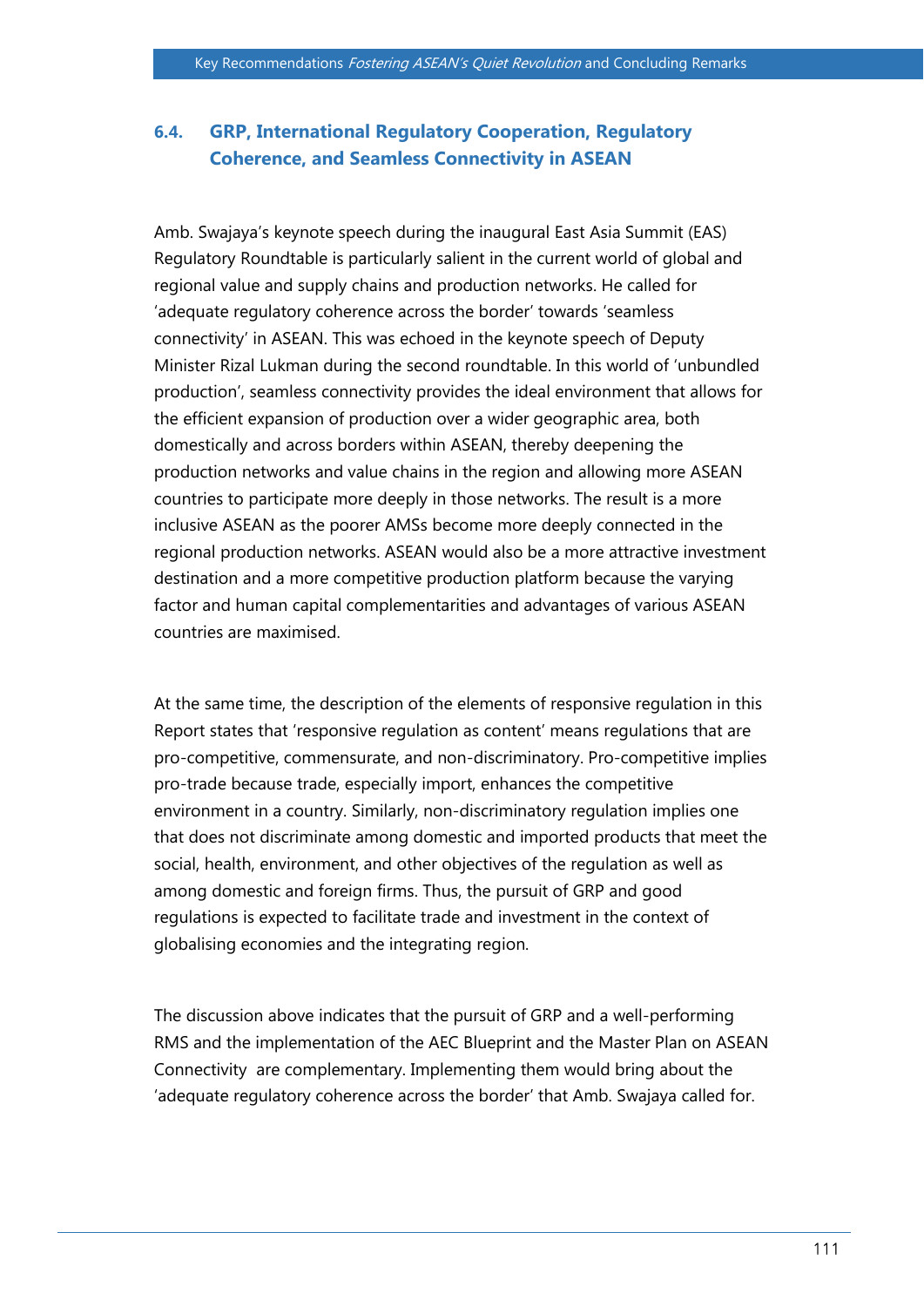Regulatory coherence has historically referred to policy coherence wherein domestic agencies and laws are aligned or consistent with a national regulatory reform agenda and are vertically coherent between multiples of government in federal states (Mumford, 2014, p.4). This is one key goal of GRP and a wellperforming RMS on the domestic front. Thus, the implementation of GRP and having a well-performing RMS engender domestic regulatory coherence. In recent years, regulatory coherence has been discussed in terms of international trade and, logically, regional integration. The growing interdependence of countries and the growth of international production networks inevitably raise the issue of cross-border regulatory coherence as exemplified by Amb. Swajaya's keynote speech.

In enhancing cross-border regulatory coherence, Mumford (2014, p.5) presents three interrelated elements of a multidimensional strategy:

- **Coherence between domestic and international policy goals.** The impact on trade and investment is taken into account as part of the policy process in the making of a new domestic regulation.
- **Coherence between domestic laws and agencies.** The number of domestic agencies that all deal with the same trade or investment transaction take a consistent and efficient approach.
- **Coherence between the laws and the agencies of two or more economies**, or generally called **International Regulatory Cooperation (IRC)**. Cooperation between economies aimed at reducing the regulatory barriers to trade and investment arising from different laws in different countries.

The first two are the province of GRP and RMS. For the third, Mak and Nind (2015) argue that IRC can

- lower barriers to trade and investment;
- enhance regulatory capacity and capability, and build confidence and trust; and
- increase policy and regulatory effectiveness.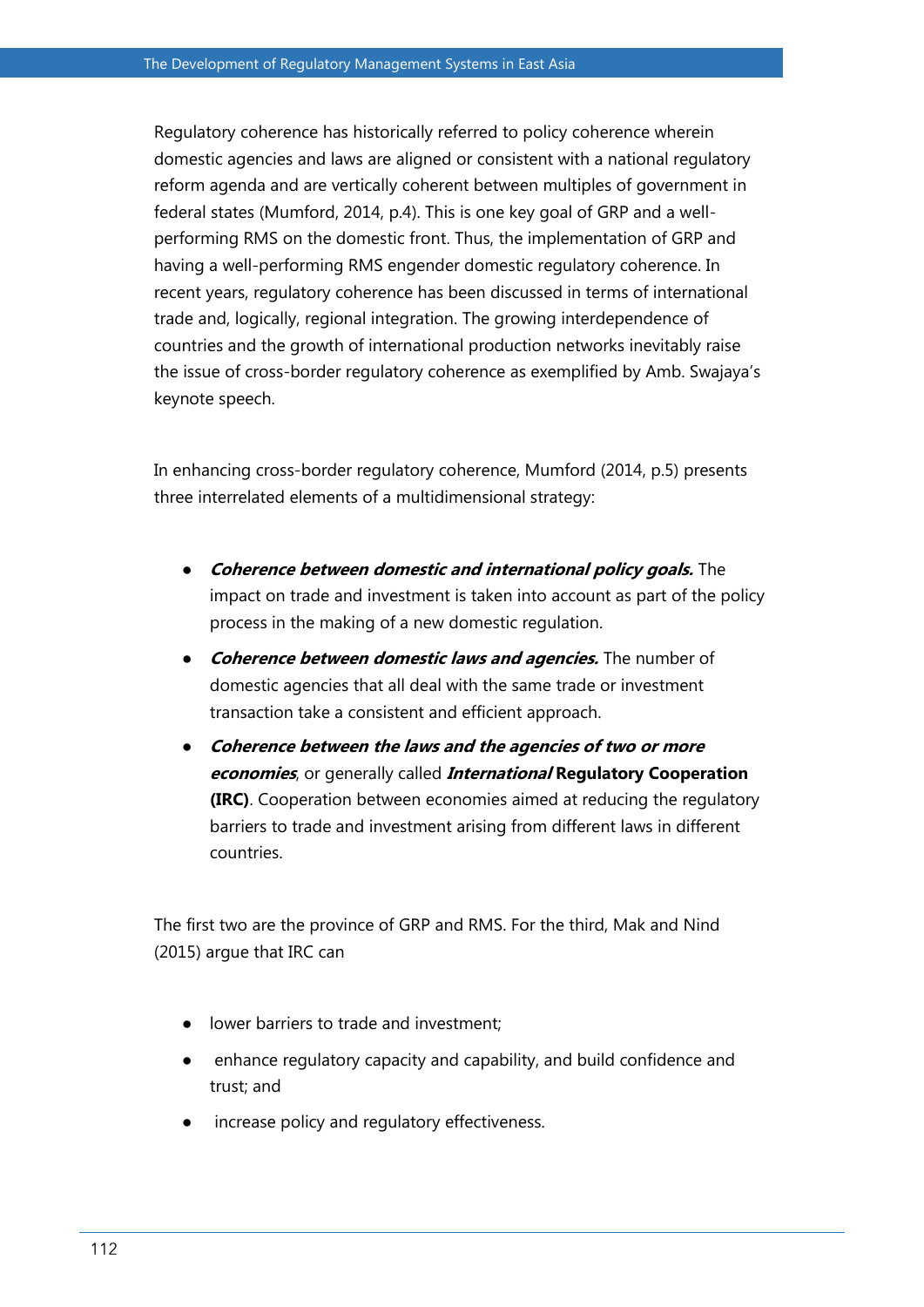Further, it can involve unilateral action (primarily the unilateral adoption or recognition of, say, global standards or the regulatory standards of another country); informal cooperation (information sharing, policy coordination, crossagency appointment); and formal cooperation through enforcement cooperation, mutual recognition agreement (MRA), and harmonisation (see Mak and Nind, 2015). ASEAN is already undertaking a number of IRC initiatives such as the MRAs and harmonisation activities in standards and conformance and the MRAs on professional services.

### [RECOMMENDATION on GRP]

**To jump-start the GRP agenda, each AMS agrees to draw up an inventory of all national government's existing regulations, together with their administrative measures, and develop and implement a plan for their simplification, modification, or termination.**

It is worth repeating at this juncture what H.E. Deputy Minister Rizal Lukman emphasised that, given each AMS is unique, it is not possible to have a 'one size fits all' regulatory framework for the whole region. As such, there is need for '…flexibility for each country to implement their regulatory framework and regulatory reforms based on their respective state developments and characteristics' (Lukman, 2015, p.7).

In addition, ASEAN can use the wide spectrum of IRC initiatives (including more of those it has already developed) to help facilitate the implementation of IRC in support of deeper economic integration in ASEAN, including the following: $^{22}$ 

### [RECOMMENDATION on IRC]

● **Creation of a High-Level Task Force or 'tasking' the High Level Task Force on Economic Integration (HLTF–EI) to guide and coordinate work on and IRC in ASEAN. Given the apparent policy of ASEAN against creating more committees, working groups, and task forces,** 

<sup>&</sup>lt;sup>22</sup> All the recommendations except for the first one are based on the results of an APEC workshop on regulatory cooperation held in Cebu, Philippines on 31 August 2015. Although the discussion in the workshop was in terms of APEC economies, the recommendations are equally relevant for ASEAN and the AMSs.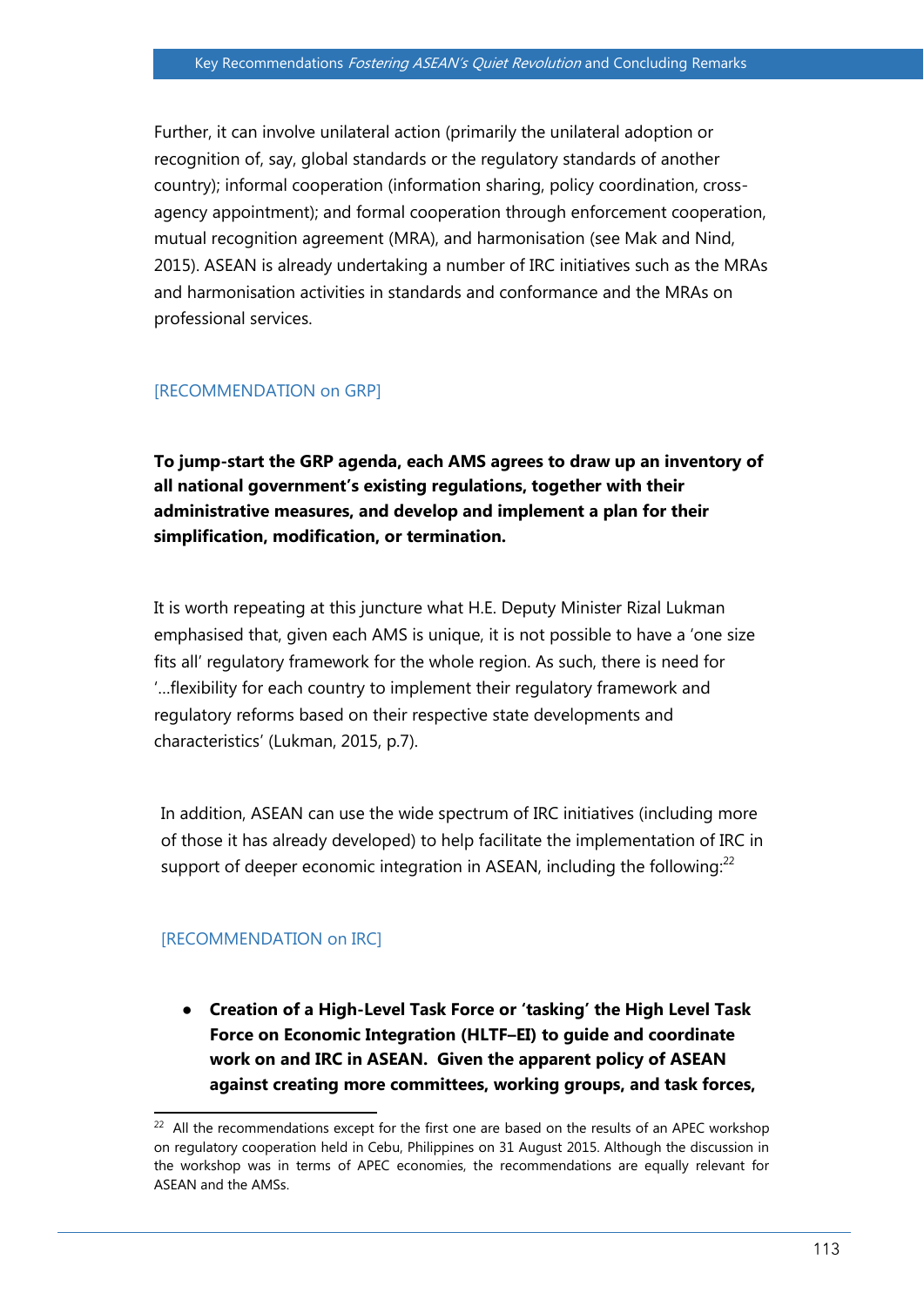**this function of guiding and coordinating ASEAN work on GRP and IRC could be delegated to the current HLTF–EI. In effect, HLTF–EI's work programme post 2015 would be focused more on engendering GRP and overseeing IRC in ASEAN.**

- **Regular 'horizontal exchanges of experiences' between members on regulatory policy in support of GRP, thus building up a 'better understanding of different regulatory systems and approaches…and build confidence between interested parties'** (Aranda Girard)**.**
- **The encouragement of informal bilateral and multilateral cooperation of policy coordination, including agency appointments and work sharing** (Mak and Nind)**.**
- **Widening and deepening of AMSs' 'familiarity' with existing international conventions which are public goods that can then be the basis for more efficient regional international private transactions; Apostille Convention** (Ian Govey)**.**
- **Encouragement of the unilateral adoption of GRP and regulations from abroad.**
- **Encouragement of the concerted unilateral and voluntary adoption of international standards.**
- **Encouragement of innovative regulatory initiatives; e.g. Asian Region Funds Passport** (Sim, 2015)**.**
- **The provision of capacity building and technical assistance on GRP and IRC to the poorer AMSs. It is important to note that effective regulation is due in part to the role, structure, and expertise of regulators** (Bounds, 2014)**; hence, the importance of capacity building.**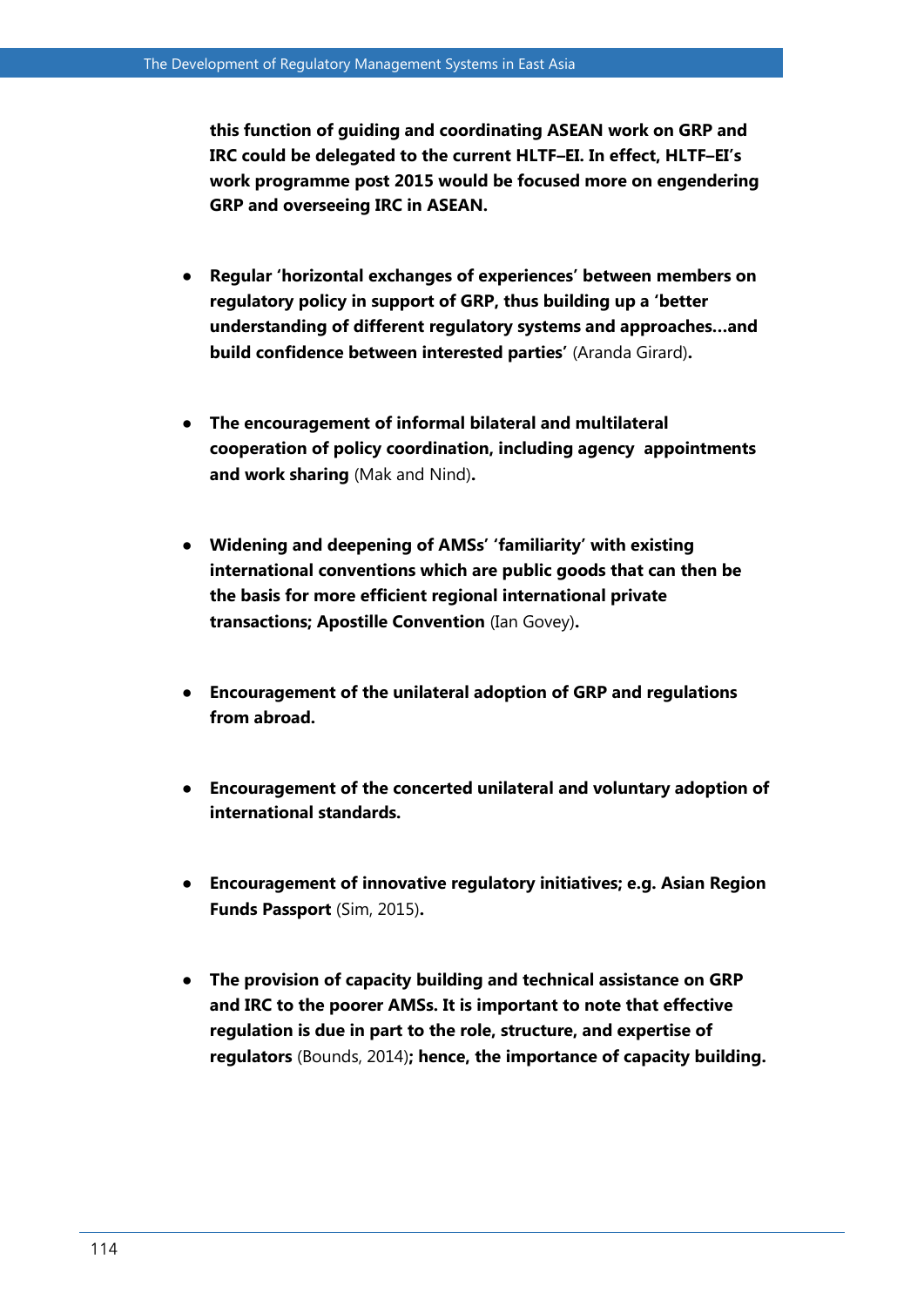The AEC Blueprint 2025 has indeed some provisions on IRC, primarily with respect to capacity building:

Undertake targeted capacity building programmes with knowledge partners such as the Organisation for Economic Co-operation and Development (OECD) and ERIA to assist ASEAN Member States in the regulatory reform initiatives, which takes into account the different development levels, development needs, and regulatory policy space of each ASEAN Member State.

Similarly, Amb. Hamzah recommends that '…the **Heads of National Planning Agencies of ASEAN Member States to engage with the National Coordinators on ASEAN Connectivity** with participation from [the] private sector and relevant stakeholders to discuss and synchronize regulatory reforms' (Hamzah, 2015, p.4).

In addition, it is worth noting that there exists an ASEAN–OECD Good Regulatory Practice Network. This network can be upgraded to an **ASEAN GRP Network** that can support the ASEAN High Level Task Force in implementing GRP in ASEAN. It may also be worthwhile to consider the establishment of a **pool of experts and trainers on GRP in ASEAN** to help with capacity building and with the analysis of regulatory and IRC and cooperation issues in ASEAN.

# **6.5 Putting It All Together and Moving Forward Fostering ASEAN'S Quiet Revolution**<sup>23</sup>

As highlighted earlier, regulations are essential for the proper functioning of society and economy. But when they are poorly designed, inconsistent with other regulations, or not administered and enforced well, regulations can impose greater burdens on companies and citizens than necessary and thereby inhibit productivity, especially of small enterprises, which comprise the bulk of ASEAN businesses (MPC, 2014, p.12).

 $\overline{a}$  $^{23}$  This section benefited from inputs from Faisal Naru of OECD and Mark Steel of the New Zealand Ministry of Business, Innovation and Employment.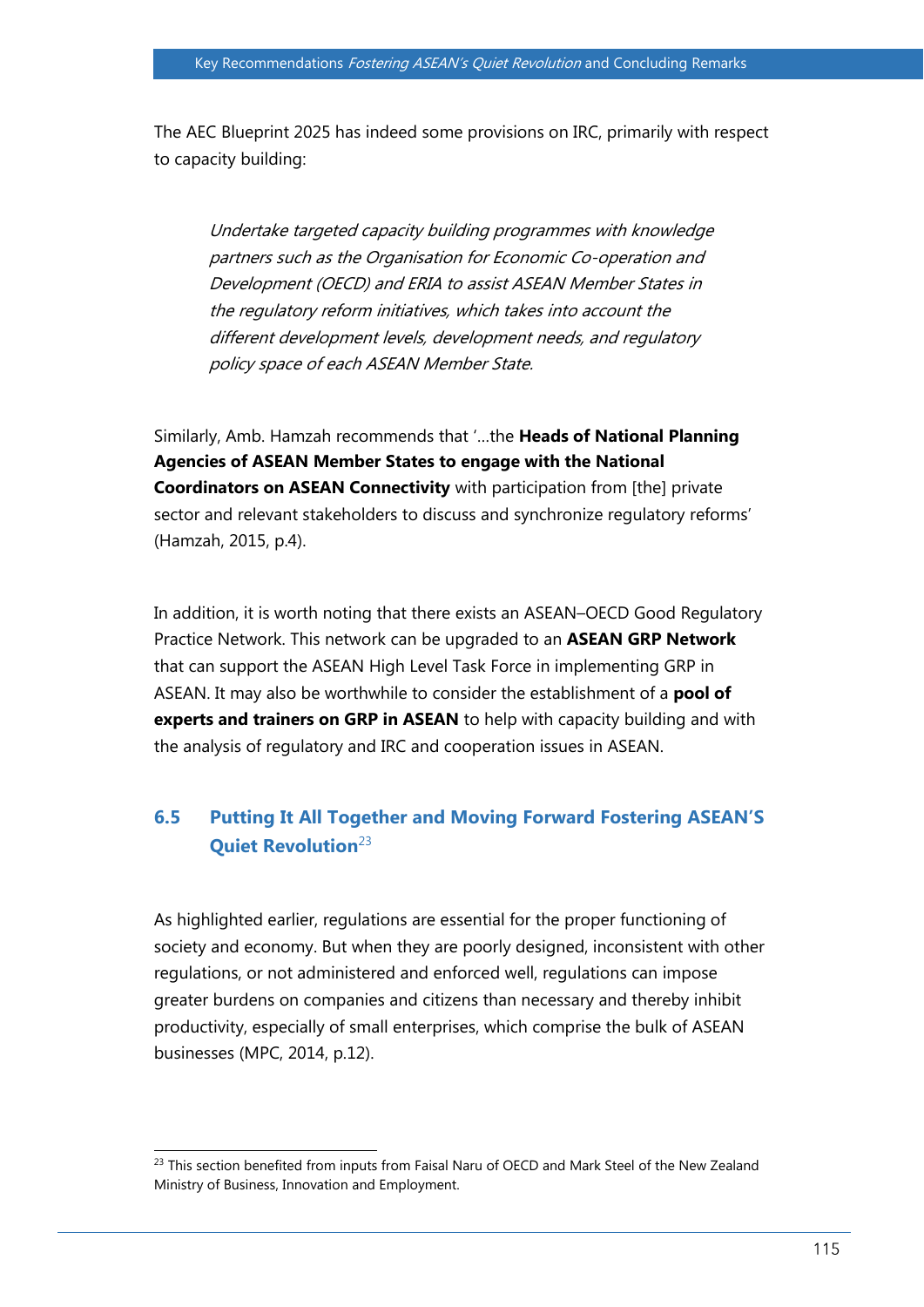The challenge for AMSs is to ensure that the regulations effectively address the identified problems while minimising the cost of compliance with the regulations in each Member State, and preventing unwarranted distortions and inconsistency arising from them. In addition, differences in regulatory requirements among AMSs that impose substantial and unnecessary barriers to intra-ASEAN movement of goods, services, investment, capital, and skilled labour would need to be addressed.

GRPs powerfully address the regulatory concerns raised above and promote good governance. ASEAN has recognised the importance of GRP in the ASEAN Policy Guideline on Standards and Conformance (2005) and the Blueprint 2025 includes 'Effective, Efficient, Coherent and Responsive Regulations, and Good Regulatory Practice' (pp.76–77) as a key element of ASEAN's drive for a 'Competitive, Innovative and Dynamic ASEAN' (p.70). It likewise emphasises embedding GRP to minimise the compliance cost of meeting non-tariff measure (NTM) requirements and in the preparation, adoption, and implementation of standards and conformance rules, regulations, and procedures (p.63).

The common pursuit of GRP and a well-performing RMS, together with IRC, by ASEAN and East Asia members will go a long way in engendering greater regional regulatory coherence. In the process, **ASEAN's Quiet Revolution** of GRP, RMS, IRC, and regulatory coherence will be fostered.

#### **6.5.1 Core Good Regulatory Practice Principles**

An important initial step towards the realisation of ASEAN's Quiet Revolution is for ASEAN to adopt the core GRP principles. GRP principles in the design and implementation of regulations 'are a useful toolkit for measuring and improving the quality of regulation and its enforcement, setting the context for dialogue between stakeholders and government' (UK Better Regulation Task Force, p.1). Regulations are construed in this paper to be all written legal and quasi-legal instruments including laws, decrees, secondary regulations, guidelines, circulars, codes, standards, and others. The principles help identify where unnecessary regulatory burdens on business could be reduced (Ibid, p.5).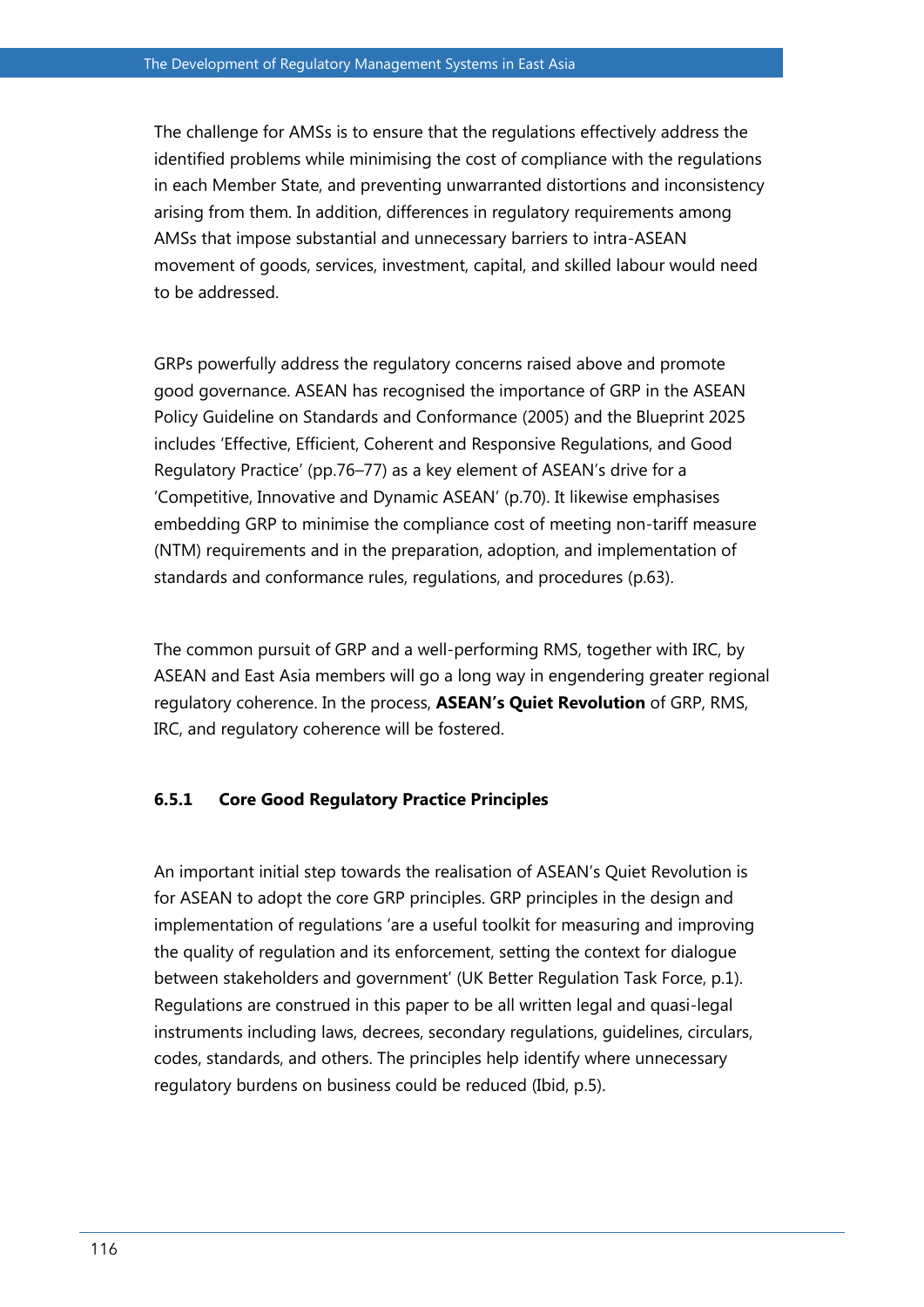There is no clear and agreed complete set of GRPs that has been used by governments and analysts. Nonetheless, a number of commonly emphasised principles can be considered core GRP principles. The following core GRP principles draw from or are taken from the GRP principles of Malaysia, APEC, OECD, ASEAN GRP Guide, Australia, New Zealand, and the United Kingdom.

### **Principle No. 1: Have a proportionate and effective response to the risk being addressed**

This principle highlights the fact that most regulations address risks to society, the economy, and the environment that are not adequately addressed by individuals or the market. Examples are environmental pollution, food-borne illnesses, fraud, fire, etc. (MPC, 2014, p.17). At the same time, as the ASEAN GRP Guide puts it, the regulatory response '…produces benefits that justify costs [imposed on firms and citizens],…serves clearly defined policy objectives, and be effective in achieving those objectives' (ASEAN GRP Guide, 2009, p.1). In effect, the problem is clearly stated and the regulatory response justifiable and appropriate (APEC, 2010, p.3).

Thus, the proportionality principle means regulatory agencies (and other government bodies including the legislature) intervene only when it is necessary and socially beneficial. This implies the importance of a clear empirical understanding of the risk(s) to be addressed and the corresponding appropriate risk management regulatory approach to undertake. That is, the nature of the regulation is commensurate with the severity of the risk, considering the various regulatory and non-regulatory options. Generally, this means a greater reliance on outcome-based (or performance-based) regulatory and non-regulatory measures rather than prescriptive regulations except where risks are severe. Proportionate response also implies that greater attention be given to the impact of regulations on small and medium-sized businesses, which tend to be disproportionately burdened by the regulations compared with large firms. Finally, this implies that a range of feasible options (regulatory, non-regulatory, co-regulatory) are considered, and the benefits and costs are taken into account (Council of Australian Governments, 2007, p.4).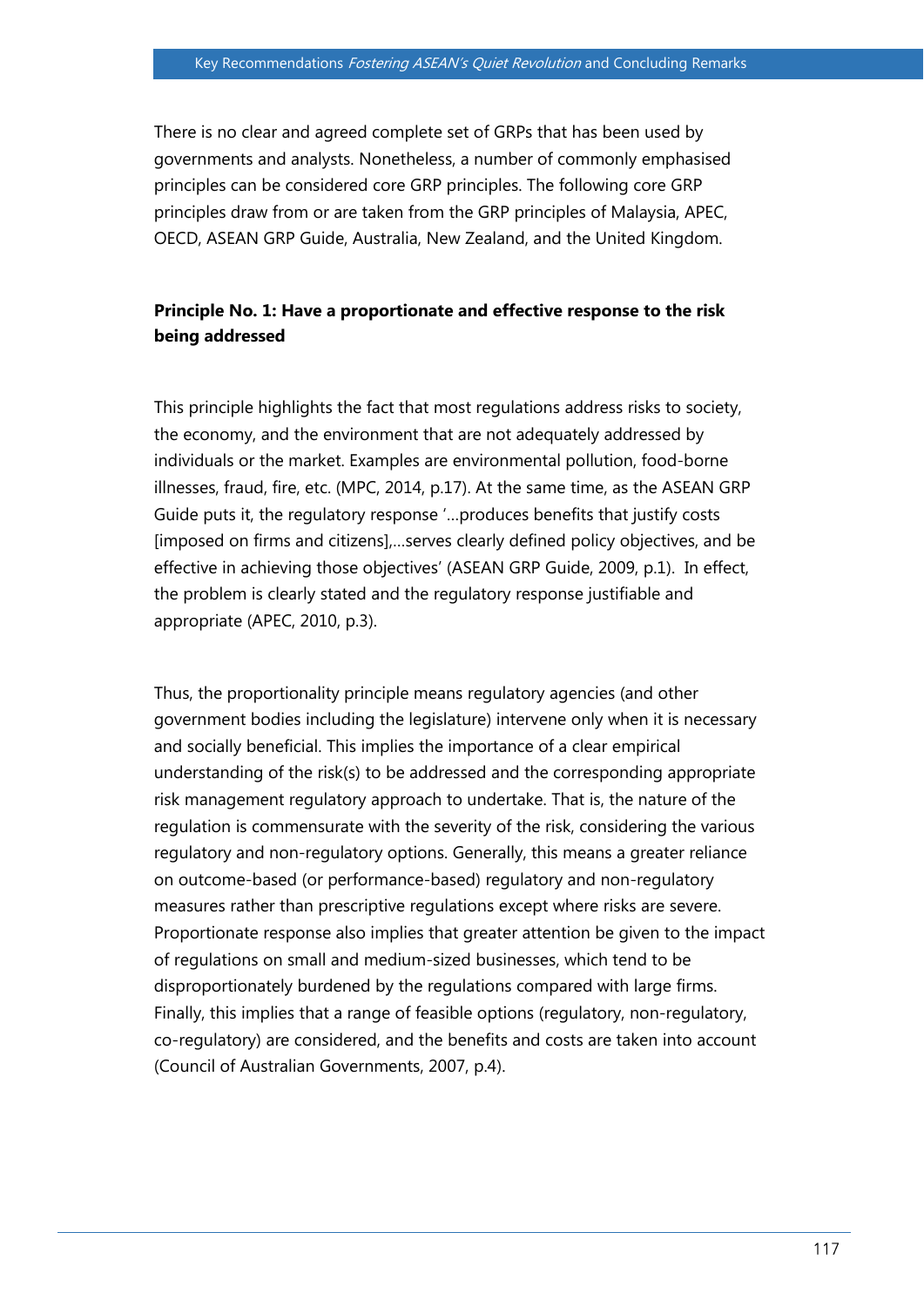#### **Principle 2: Minimise adverse side effects and market distortions**

Under GRP, a regulation, as well as its implementation, needs to minimise adverse side effects to only what is necessary to achieve regulatory objectives at the least cost (MPC, 2014, p.4). It also needs to ensure it does not unnecessarily lead to market distortions by unnecessarily limiting competition and by being discriminatory against other domestic and foreign firms. The exception is when '…the benefits of the restrictions to the community as a whole outweigh the costs, and the objectives of the regulation can only be achieved by restricting competition' (Council of Australian Governments, 2007, p.4).

Minimising the adverse side effects may entail that regulations and their implementation are targeted and focused on the regulatory problem of concern, and that the regulators are more concerned with activities that give rise to the most serious risks (UK Better Regulation Task Force, p.6). Similarly, regulations need to be as little trade restrictive as possible to meet the desired objectives (ASEAN GRP Guide, p.2).

## **Principle 3: Consistency and coherence of regulations and predictability of implementation of regulations**

Consistency and coherence of regulations means no conflicting or duplication of regulations. This calls for, among others (OECD, 2012b, p.17):

- appropriate coordination mechanisms among concerned agencies or regulatory institutions, as well as between levels of government on regulatory policies and practices;
- information sharing and greater transparency between levels of government to address asymmetric information and promote complementarities among regulations; and
- identification and reform of overlapping regulations in regulatory issues that cut across levels of government.

Consistency also implies that enforcement agencies apply regulations consistently across the country (UK Better Regulation Task Force, p.5).

Consistency and coherence of regulation are central to a genuine whole-ofgovernment ownership of GRP, making appropriate coordination mechanisms among concerned agencies and regulatory institutions critically important. In all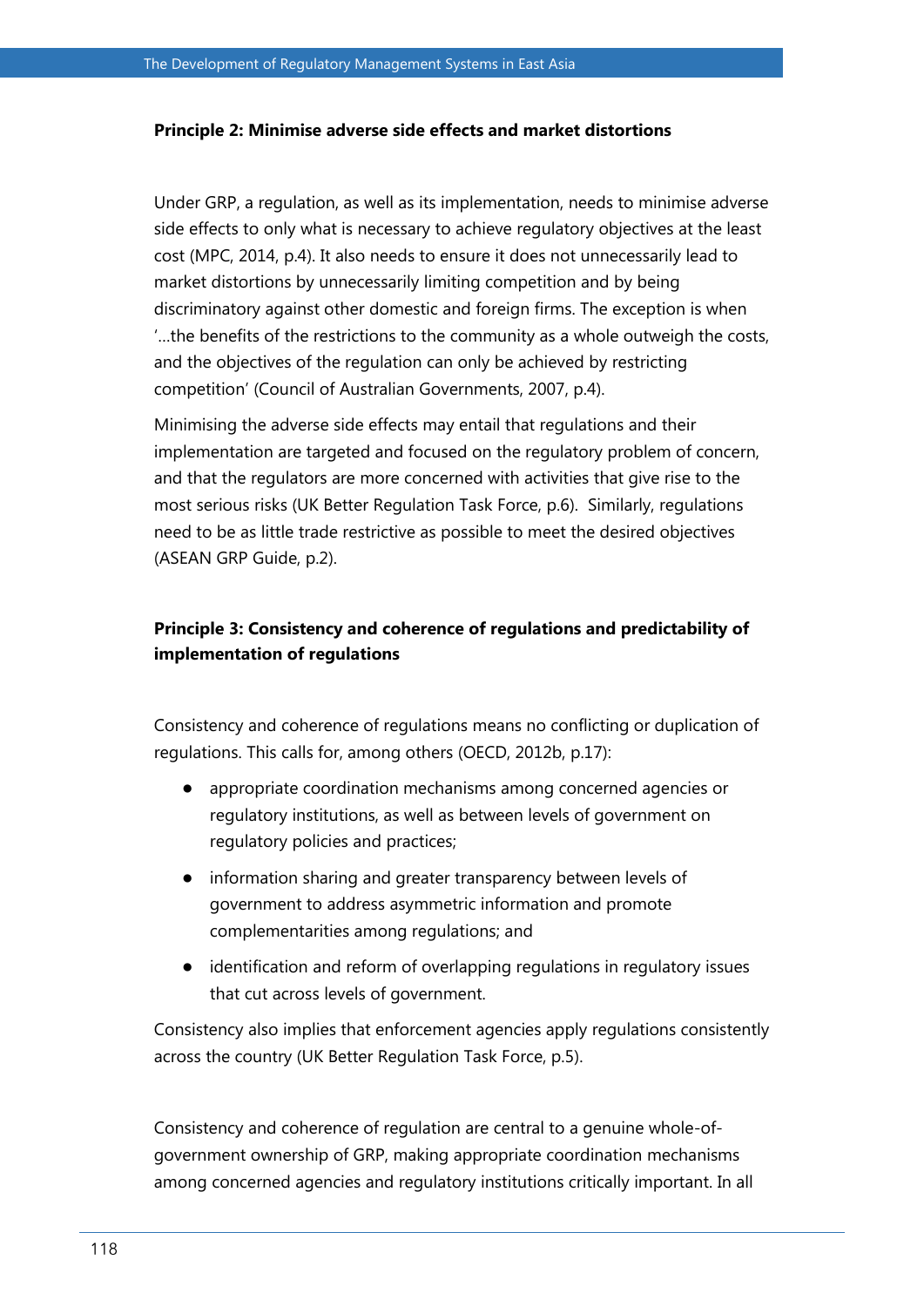of our bureaucracies, vertical accountability incentives and disciplines are so powerful that making GRP a reality requires a very strong countervailing commitment to looking and working across agency silos. The predilection of bureaucracies for working in silos that are largely isolated from each other is one of the main obstacles to regulatory practices creating a better experience for the regulated (Mark Steel, personal communication). For example, ensuring seamless regulatory facilitation, or efficient multi-channel government–customer interface, for a business enterprise faced with multiple licences, permits, and approvals from various agencies in its operations, would require effective coordination agencies together with streamlined regulatory requirements and simplified systems and work procedures (Seman and Bahari, 2016, p.7). This approach of reviewing regulations from the perspective of the operations of a business enterprise animates the initiatives of Malaysia's PEMUDAH Task Force, for example.

Of importance for the AEC is the minimisation of regulatory differences among countries in ASEAN, both in terms of the regulations themselves and in the implementation of the regulations. This is because such regulatory differences can become significant barriers to trade, investment, and labour flows within the region. That is why, for example, the ASEAN GRP Guide calls for regulations '…to be based on international standards, or on national standards that are harmonised to international standards, except where legitimate reasons for deviations exist' (ASEAN GRP Guide, p.2).

Regional efforts towards greater regulatory coherence in the region, which can be categorised under the broad rubric of IRC include MRAs in selected priority sectors and professional services, integrated harmonised systems like the ASEAN Single Window, and harmonisation of technical regulations or processes such as the ASEAN Cosmetics Directive. The drive towards minimal regulatory differences and greater regulatory coherence among AMSs would also call for, as the ASEAN GRP Guide emphasises, equal treatment of products of national origin and like products imported from other AMSs.

Predictability of the implementation of regulations engenders a greater sense of certainty to regulated entities about regulatory compliance risks now and in the future, and thereby provide a more conducive environment for investment. The greater predictability and certainty of the regulatory regime are enhanced by clear decision-making criteria that are publicly known as well as by considering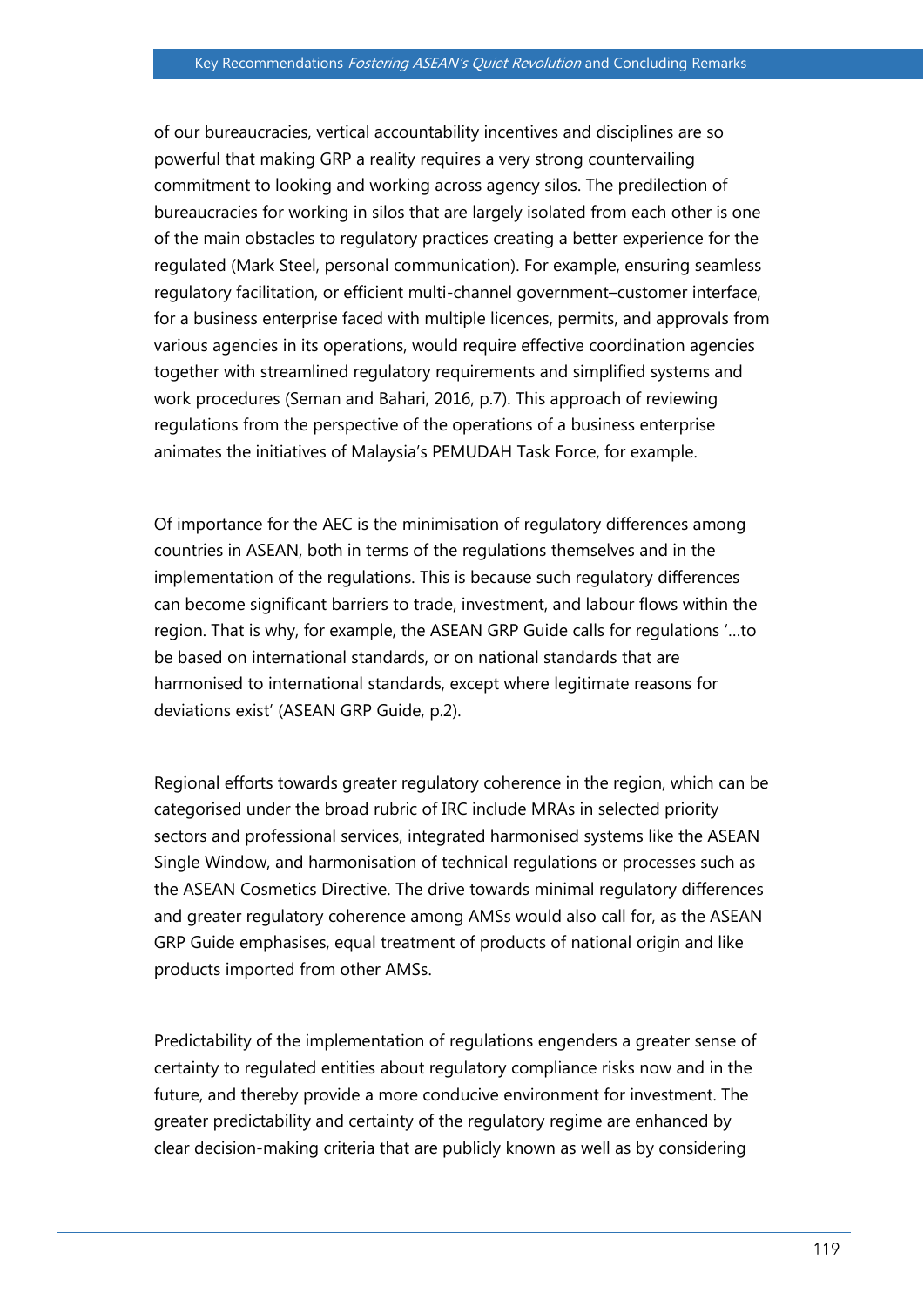the design of regulatory regimes that firms need to take long-term investment decisions (Mumford, 2011, p.38).

## **Principle 4: Transparency and stakeholder participation in the design, implementation, monitoring, and review of regulations**

Transparency '…addresses many of the causes of regulatory failures, such as regulatory capture and bias towards concentrated benefits, inadequate information in the public sector, rigidity…and lack of accountability. [It] encourages the development of better policy options, and helps reduce the incidence and impact of arbitrary decisions in regulatory implementation. Transparency is also rightfully considered to be the sharpest sword in the war against corruption' (OECD, 2002, pp. 65–66).

Transparency measures include the following:

- Public access to information on regulations and quasi-regulations such as laws, policies, circulars, rules, guidelines, decisions, and procedures together with, where appropriate, expected service standards (e.g. duration of processing of licence application), and where practicable, make such information available online. Preferably, the information includes guidance to regulated parties on expected compliance requirements and how to comply with legal requirements or how regulators will assess applications (MPC, 2014, p.40).
- Regulations, rules, and procedures are clear, simple, well organised, and in plain language, '…recognizing that some measures address technical issues and that relevant expertise may be needed to understand and apply them' (Trans-Pacific Partnership Agreement, Chapter 25, p.7).
- As in the case of Thailand's Royal Decree on Review of Law, transparency is also enhanced with the requirement that the regulations are translated into English and are easily available or accessible, thereby reaching out to the foreign stakeholders.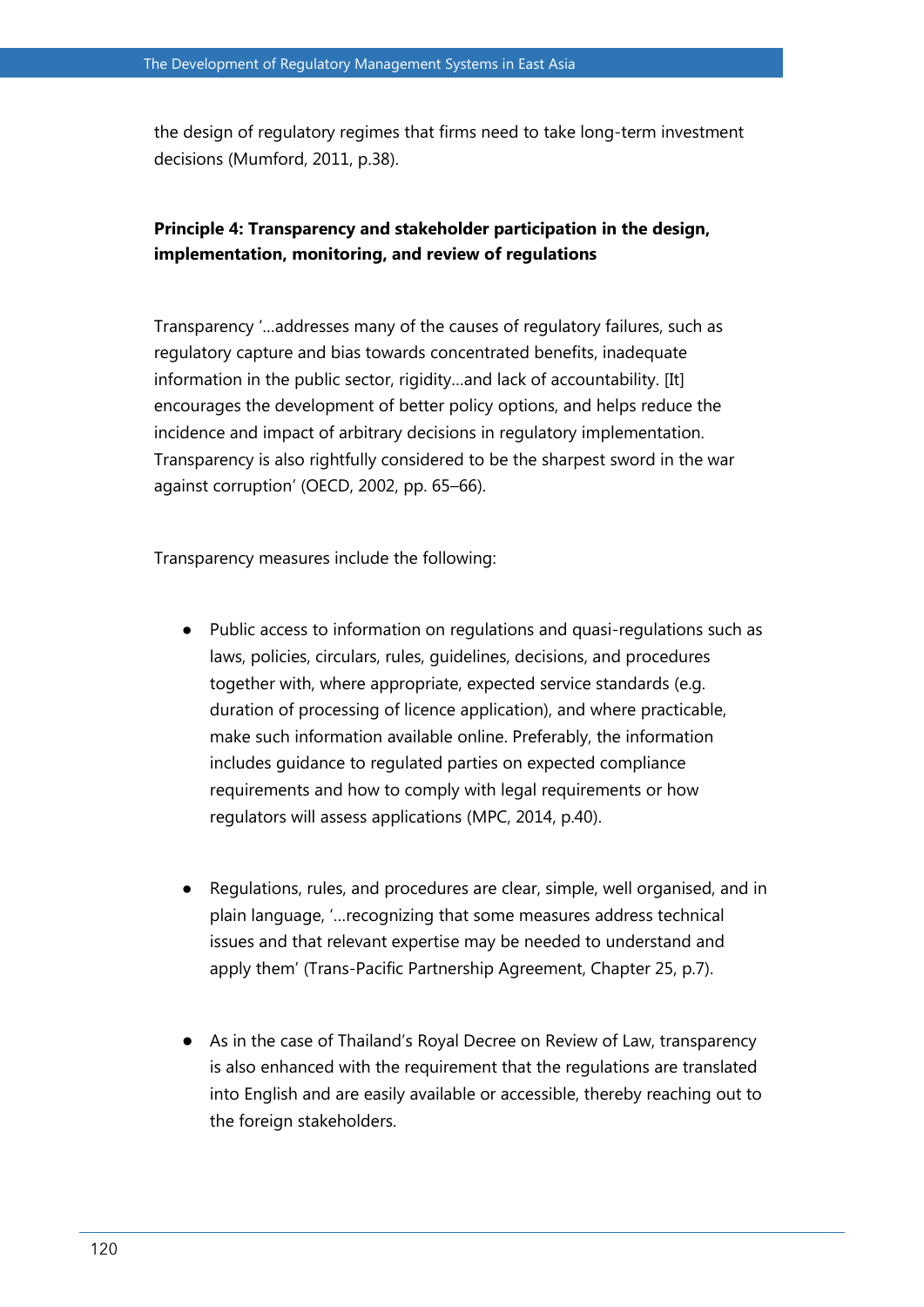Effective consultation and stakeholder participation involves a continuous process of engagement and communication with affected stakeholders from a wide variety of perspectives and interests at all stages of the regulatory cycle. Moreover, the stakeholders are provided reasonable time to give considered responses and provide feedback on how the results of the consultation process have been taken into account in the decisions on the design, implementation, and revision of regulations and quasi-regulations. Effective consultation with and engagement of various stakeholders can be expected to help ensure that those who are affected by the concerned regulation have a good understanding of what the regulation is and how it addresses the problem of interest, help provide suggestions on alternative options, allow regulators to assess competing interests, identify interactions between different types of regulations, provide a check on regulator's cost assessment, and may enhance voluntary compliance with the regulation (Council of Australian Governments, 2007, p. 6).

### **Principle 5: Robust review mechanism to ensure the continuing effectiveness of regulations in a changing economic and social environment**

Given dynamic markets, technological and other developments globally, regionally, and nationally, regulations can over time become redundant (which may call for termination) or require revisions, or non-regulatory options may have become preferable. Thus, it is important to have a robust review mechanism that ensures that existing regulations remain relevant and effective. The review and evaluation of regulations and the regulatory regime also aim to '…improve the performance of regulatory quality tools and institutions – measured in terms of their ultimate goal of increasing the effectiveness and efficiency of regulation over time' (APEC, 2010, p. 6).

A more systematic and systemic review mechanism is to build in a review requirement in each regulation or a blanket policy or law on sunset clause or regular review of regulations, e.g. every 7 years under Malaysia's NPDIR and every 5 years under Thailand's Royal Decree on Review of Law. This approach favours the establishment of a central oversight institution monitoring the performance of regulations and the review process, e.g. Malaysia's NDPC supported by the MPC and Thailand's Council of Ministers supported by the Law Review Commission.

Two popular methods that have been used in the review of regulations are (i) Reducing Unnecessary Regulatory Burden (RURB), focused on the review of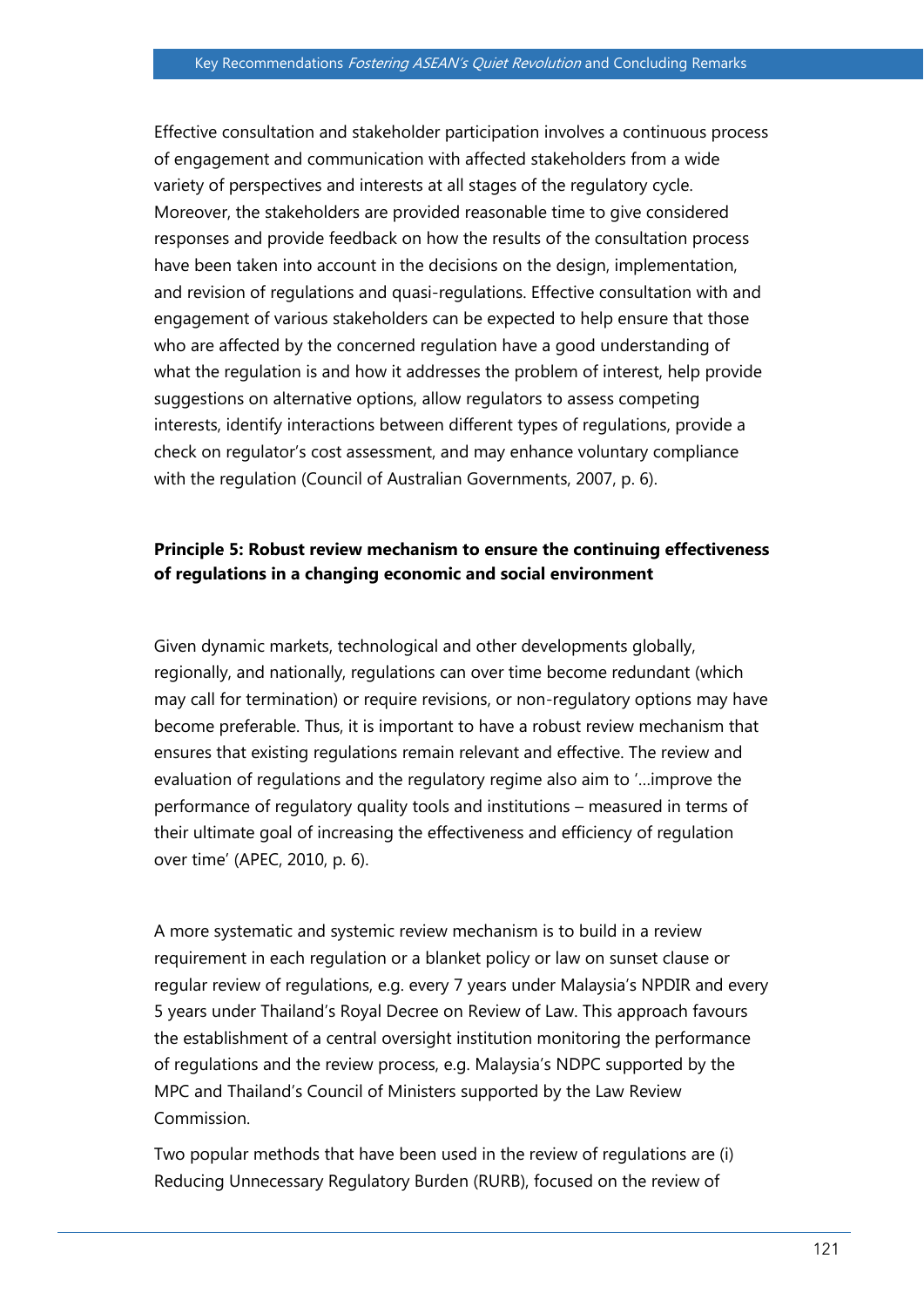existing regulations, which has been implemented systematically in Malaysia; and (ii) RIA, which tends to be used primarily on proposed new regulations, where a number of AMSs have been undertaking capacity building with the support of ADB. In both, consultation with and engagement of affected and concerned stakeholders is critical. And in both, some quantitative or qualitative estimation of costs (burdens, especially under RURB) and benefits both direct and, in the more sophisticated RIAs, economy-wide (especially under RIA) is important to aid in the prioritisation and decision-making on actual regulations and alternative regulatory options and refinements.

## **Principle 6: Accountability, probity, and responsiveness in the enforcement of regulations by regulators**

The quality of enforcement of the regulations by, and indeed the overall compliance strategy of, the regulators can affect the willingness of affected entities and individuals to comply voluntarily with the regulations. A critical concern for regulators is how to deploy limited resources in the most efficient way such that regulations are effectively administered to meet the objectives of the regulations at least cost to business and citizens (APEC, 2010, p. 27). A responsive and incentivised compliance strategy and enforcement of regulations, together with accountability and probity of the regulators, contribute towards good enforcement of the regulations.

A responsive or incentivised approach to enforcement of regulations means calibrating the tools of enforcement depending on the behaviour of the regulated entities or individuals. For example, regulators would go easy on and help facilitate the compliance of those who are willing, but sometimes unable, to comply. But they would use the full force of the law against entities and individuals who do not want to comply (Ibid, pp. 27–28). Accountability demands that the enforcement of regulations by regulators is not arbitrary and there are recourse and appeal mechanisms in cases where regulators unfairly penalise a business. Probity of regulators help address corruption in implementing regulations.

Regulatory agencies would need to have clear lines of accountability to Ministers, the Parliament, and to the public. Accountability is enhanced when regulators establish clear standards of judging them and explain how and why final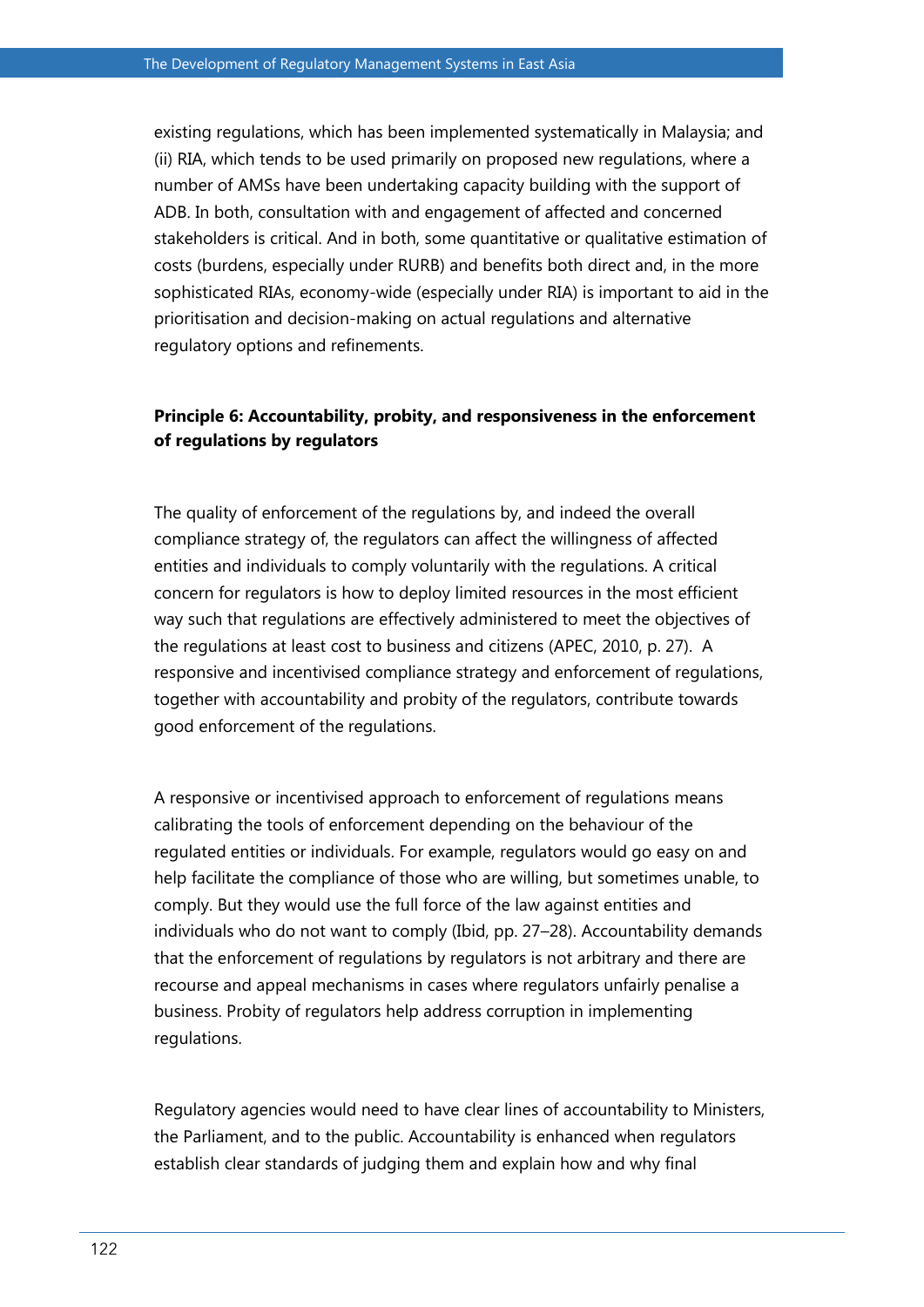decisions are made. It is also enhanced by an accessible, fair, and effective complaints and appeals process (UK Better Regulation Task Force, p.4). Robust governance mechanisms on the regulators need to protect regulatory agencies from undue influence and regulatory capture.

### **6.5.2. Towards institutionalising GRP and RMS in ASEAN**

The GRP principles listed above are meant to be 'benchmarks' against which actual regulations and regulatory regime are evaluated. It is apparent from the above that they are not easy to be implemented. It will take much time, a change in mindsets, capacity building, and, above all, continuous political commitment and support at the highest level.

**GRP Strategic Measures.** The 'Nay Pyi Taw Declaration on the ASEAN Community's Post-2015 Vision' issued on 12 November 2014 makes specific reference to '[promoting] the principles of good governance, transparency and responsive regulations and regulatory regimes through active engagement with the private sector, community based organisations and other stakeholders of ASEAN'.

ASEAN and ASEAN-focused initiatives had been undertaken or launched to address GRP in ASEAN. These include the ASEAN Good Regulatory Practice Guide (2009, Bangkok); ASEAN–OECD workshop on regulatory reform (2010, Ha Noi); ASEAN Regulatory Reform Dialogue (2011); ASEAN Regulatory Reform Symposium (2012, Manila); East Asia Summit Regulatory Roundtables I and II (2013 and 2015, Bangkok and Jakarta, respectively); ASEAN–OECD Good Regulatory Practice Conference (2015, Kuala Lumpur); ERIA–Reducing Unnecessary Regulatory Burden (RURB) project (2015–2016); and the ASEAN– OECD Good Regulatory Practice Network.

Moving forward, the AEC Blueprint 2025 lists the following strategic measures for GRP implementation and institutionalisation in ASEAN in 2016–2025 (ASEC, 2016, p. 77):

Ensure that regulations are pro-competitive, commensurate with objectives, and non-discriminatory;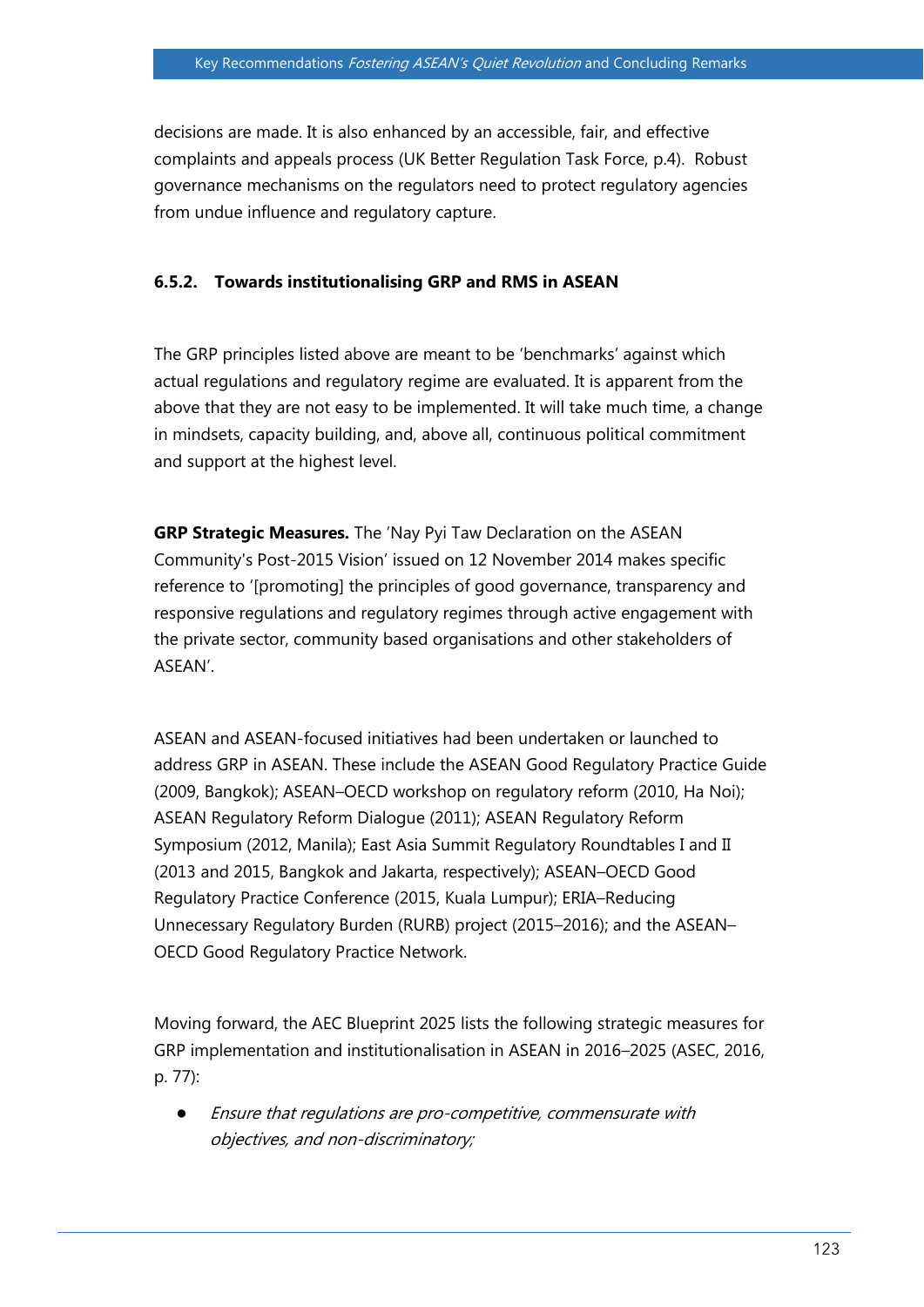- Undertake regular concerted regional programmes of review of existing regulatory implementation processes and procedures for further streamlining and, where necessary, recommendations for amendments and other appropriate measures which may include termination;
- Institutionalise GRP consultations and informed regulatory conversations with various stakeholders in order to identify problems, come up with technical solutions, and help build consensus for reform;
- The regulatory agenda may include the setting of both targets and milestones in order to facilitate a regular assessment of the regulatory landscape, and periodic review of progress and impacts in the region; and
- Undertake targeted capacity building programmes with knowledge partners such as OECD and ERIA to assist ASEAN Member States in the regulatory reform initiatives which takes into account the different development levels, development needs and regulatory policy space of each ASEAN Member State.

**Moving Forward: Towards Institutionalising GRP in ASEAN.** The key elements towards the institutionalisation of GRP in ASEAN are as follows:

**1. Continuous political commitment at the highest level of the government and administration.** The implementation of GRP involves most especially the government bureaucracy and the government rule-making process. Thus, political commitment at the highest level is essential to institutionalise GRP in each AMS and the whole region. At the same time, the commitment of the top leadership in the bureaucracy is critical for embedding GRP into the bureaucracy and thereby help shape the bureaucracy's culture despite changes in the political leadership.

A number of AMSs have already done so. Malaysia has its NPDIR, which institutionalises GRP in the whole government. Viet Nam's Project 30, its initial key whole-of-government GRP initiative of streamlining administrative procedures and regulations involving administrative procedures across all levels of government, was overseen and coordinated by the Prime Minister and the Prime Minister's Office. In 2015, Thailand enacted the Royal Decree on the Review of Law and the Licensing Facilitation Law, which mandates whole-of-government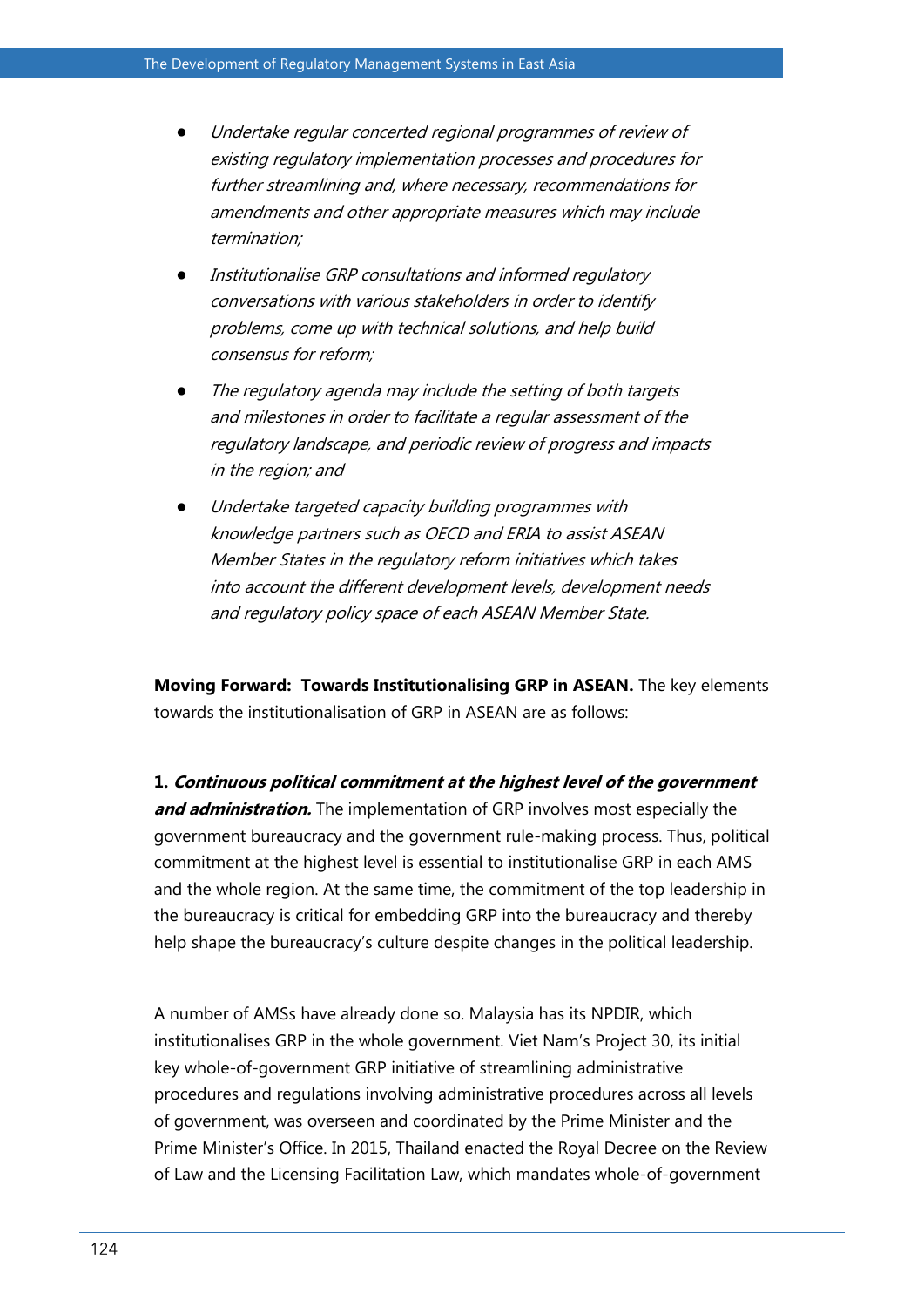review of regulations and streamlining of licensing procedures, respectively. Singapore has been embedding GRP in the whole bureaucracy since 2000 with its 'Cut Red Tape' initiative and the efforts of the Rules Review Panel (later, Smart Regulation Committee [SRC]), so much so that Singapore's RMS is arguably one of the best in the world at present.

Towards the implementation and institutionalisation of GRP in **all AMSs and the whole ASEAN region,** the following measures are to be implemented at the regional and national levels, respectively:

### **Regional Level:**

- ASEAN Leaders sign a declaration for the adoption of the core ASEAN **GRP principles and the key implementation measures for the institutionalisation of GRP in the whole ASEAN.**
- **Create a regional body to coordinate and review the implementation of the ASEAN GRP Agenda (or mandate an existing ASEAN body, such as the High Level Task Force on Economic Integration [HLTF**– **EIJ).** The focus of the regional body is on the border and behind-theborder regulations and administrative procedures that have direct bearing on the movement of goods, services, investment, capital, and skilled labour within ASEAN, which can be termed the 'covered regulations and procedures'.

### **National Level**:

**National policy and programme for the implementation and** *institutionalisation of GRP in the country.* **The national policy and** programme may include presidential orders or laws on the review of administrative procedures for streamlining and EODB similar to Viet Nam's Project 30, Thailand's Licensing Facilitation Act, and Malaysia's modernisation of business regulations primarily under PEMUDAH. It may also include a mandate for regular review of regulations (similar to Thailand's Royal Decree on Review of Law) and a capacity building programme. The national policy and programme can be expected to be at least a medium-term agenda. The national policy and agenda aim for implementation in the whole government over time, and not only sectoral or limited to selected agencies.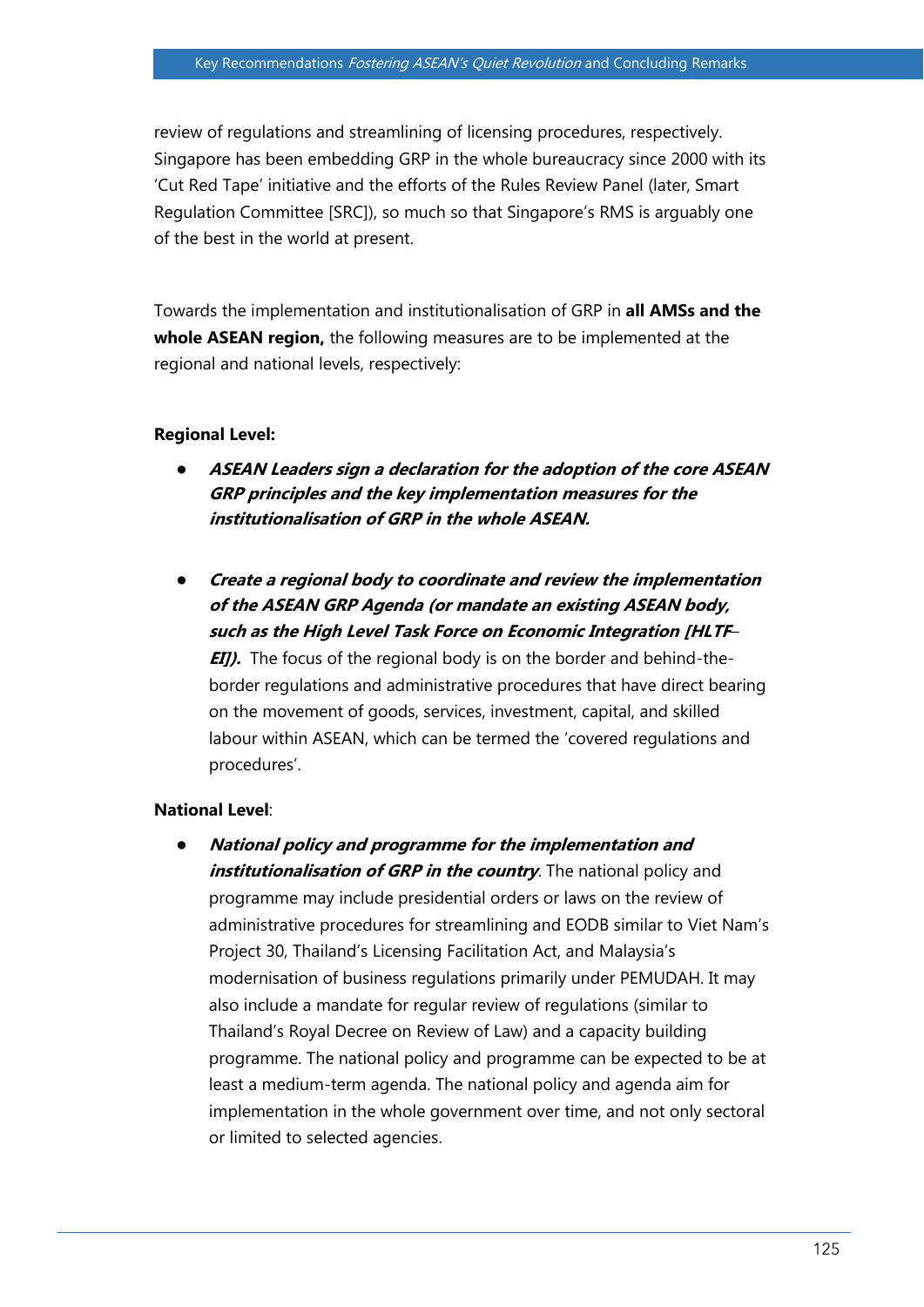● **Create or assign a suitable national central body at the heart of the government with appropriate powers and a capable secretariat to oversee the national implementation and institutionalisation of GRP**  *over time in the country.* An example is Malaysia's central body that implements the NPDIR, i.e. National Development Planning Committee (NDPC), supported by the MPC and the National Institute of Public Administration (INTAN). Similarly, Viet Nam's Project 30 was coordinated by the Prime Minister's Special Task Force under the Office of the Government of the Prime Minister.

# **2. Inventory and publish all regulations and administrative procedures, so these are accessible to the public. Set out a streamlining programme on all administrative procedures to reduce unnecessary regulatory burdens on regulated entities and individuals. For the 'covered regulations and procedures' directly related to the implementation of AEC Blueprint measures, the review and publication are undertaken concertedly at the regional level to implement strategy number 2 for GRP in the AEC Blueprint**

**2025.** Viet Nam's Project 30 provides a very good example of a comprehensive inventory of administrative procedures and regulations with administrative procedures, which are available online and accessible to the public. Project 30 aimed to streamline the administrative procedures, with an indicative target of reducing or refining regulations by at least 30 percent. The inventory and streamlining of the administrative procedures (as in Viet Nam) or similarly licensing procedures (Thailand) or modernising business regulations (Malaysia) has been a good way to jump-start the GRP agenda because these procedures and business regulations impact directly on people; as such, streamlined procedures bring in people's support for the more difficult components of the regulatory reform programme.

# **3. Set out a programme of regular review of regulations at the national level, and concertedly at the regional level, on the covered regulations and procedures, e.g. every 5 years. Set targets and milestones.** For example, at the

national level, the mandate for a review of regulations every 5 years is in Thailand's Royal Decree on Review of Law. Factors considered in the review include justifying the need for such law in the current context; strengthening national competitiveness and sustainable development in light of changing economic, social, technological, and other environments; meeting international obligations; reducing the burden on people arising from the law; reducing corruption arising from the implementation of the law; and engendering efficient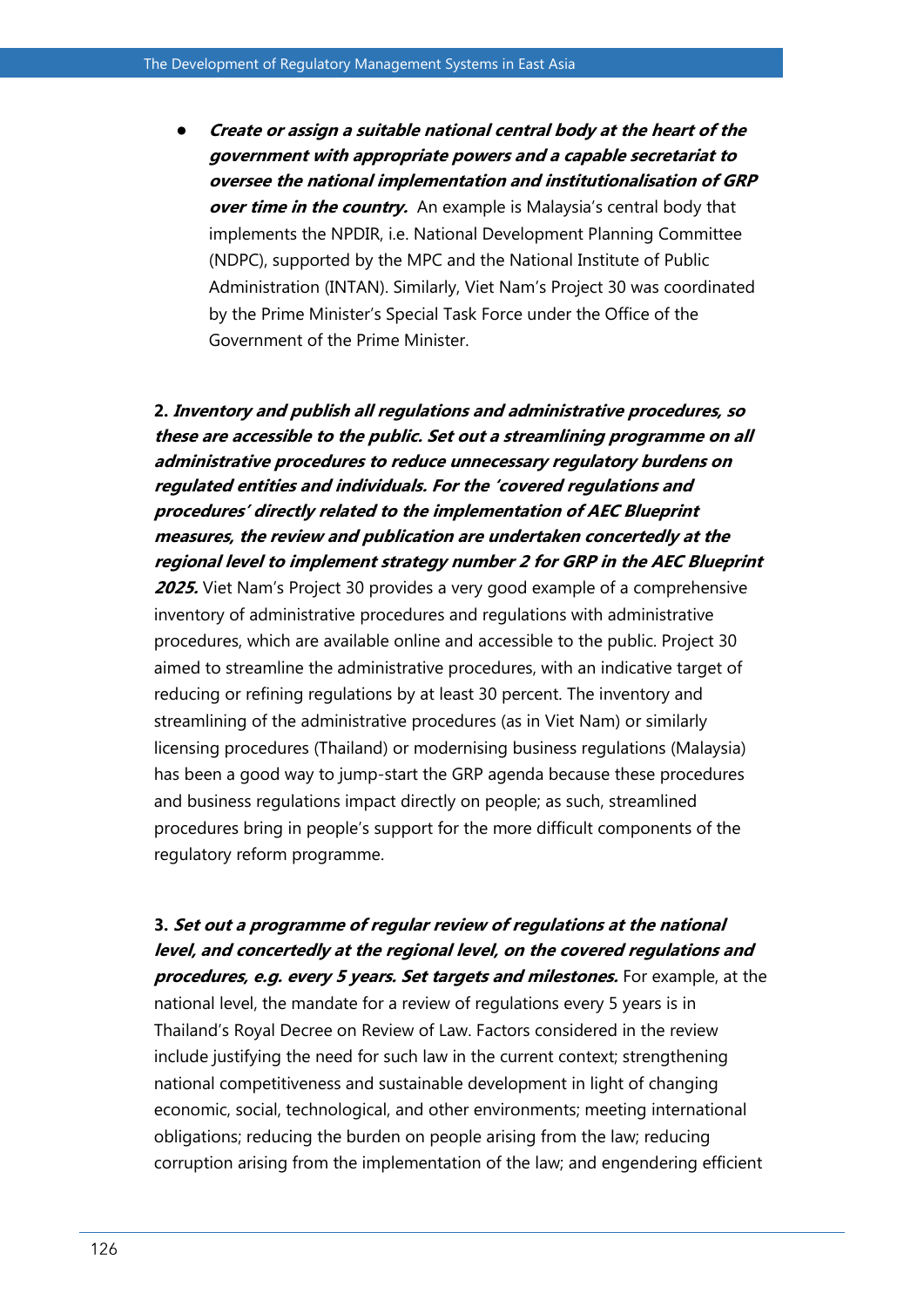and effective one-stop service (Nilprapunt, 2015a, pp.3–4). In the case of Malaysia, the 10th Malaysia Plan mandated the MPC to review existing regulations to remove unnecessary rules and compliance costs, undertake cost– benefit analysis on new policies and regulations, provide sectoral productivity estimates, and undertake productivity research to make recommendations on policy and regulatory changes that enhance productivity (OECD, 2015, p.32).

The reviews can be done in a strategic way, such as doing sectoral reviews, which are also less burdensome on regulators doing the reviews. The reviews should preferably look at the cumulative impact of the regulatory regime instead of individual regulations only. At the regional level, the regional body coordinating GRP implementation mentioned may start the review across countries on a sectoral or specific policy basis.

# **4. At the national level, set out a medium-term and long-term programme of institutionalisation of stakeholder engagement and of institutional**

**development and capacity building for the regulators.** Deep and continuing engagement with stakeholders, especially the business sector, is a characteristic of relatively successful cases of regulatory reform in ASEAN. Malaysia's PEMUDAH Task Force, composed of both government officials and private sector leaders, has been the driver of business regulations and processes streamlining in Malaysia. The Philippines' NCC of both government and business officials has been in the forefront of regulatory process reforms in the country in recent years. In Viet Nam's Project 30, the Advisory Council of Administrative Procedures Reform (ACAPR), composed of representatives from the Vietnamese and foreign business chambers and the academic sector, provided the strategic advice, factual evidence, and analyses to the Prime Minister's Special Task Force. Singapore's Pro-Enterprise, composed mainly of the private business sector but led by the head of the civil service, proactively solicits suggestions on rules and regulations and engages with government agencies to reduce the burden of regulations on business.

Effective implementation of GRP requires capable regulators who are steeped in GRP principles and approaches. Among the more important GRP-supportive approaches are the proto-RIA and full-blown RIA as well as RURB. Proto-RIAs (or skeleton RIAs or framework RIAs) do not involve detailed quantification of the effects of (proposed) regulation but focus on answering the key questions regarding the necessity for the proposed regulation and assessing qualitatively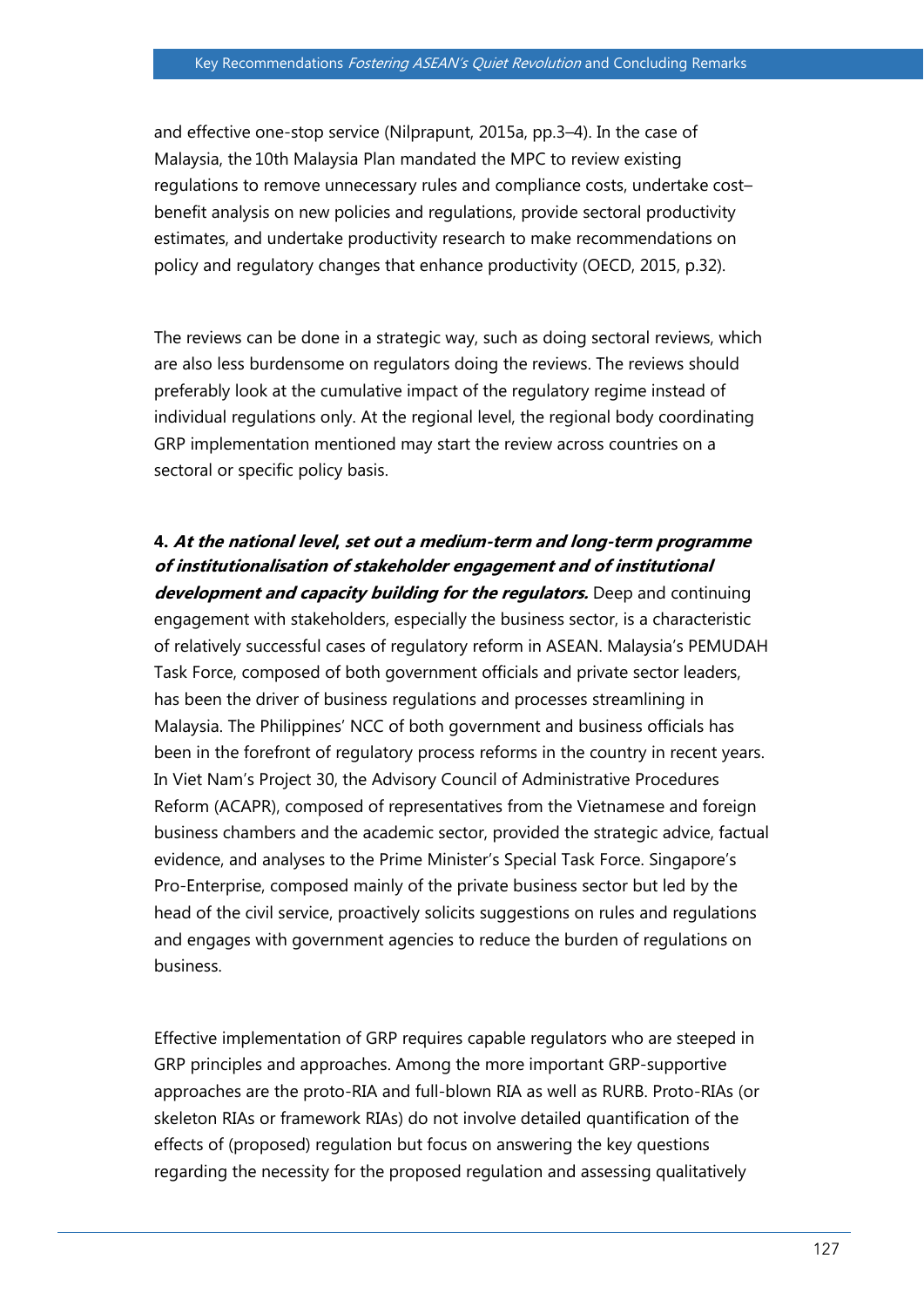and systematically the best available alternatives. Proto-RIAs would be appropriate for AMSs with very limited technical capacity at present, except for a few regulations that address big issues with trade-offs, which need a more quantitative approach.

Nonetheless, AMSs may need to invest to build the analytic capability of an institution in their country similar to Malaysia's MPC. Similarly, such institution would need to develop capability on RURB for a systematic approach to engaging the private sector and regulators and to analyse alternative options to RURB on business.

# **5. At the regional level, set out a medium-term and long-term programme of regulatory cooperation to support capacity building and regulatory reform of AMSs, sharing of experiences, intra-regional inter-agency cooperative arrangements for the implementation of GRP in the region, and regulatory convergence within the region.**

There is a wide range of possible unilateral, informal, and formal IRC initiatives that can be pursued towards regulatory convergence (see Mak and Nind, 2015). It is also useful to encourage innovative regulatory initiatives such as the Asian Region Funds Passport. Finally, it is important to develop and support capacity building and technical assistance on GRP, especially to the poorer AMSs. Current regional capacity building initiatives include an ADB-funded programme on RIA; the ERIA-funded modest pilot study-cum-training on RURB in conjunction with MPC; and APEC-initiated GRP and IRC initiatives.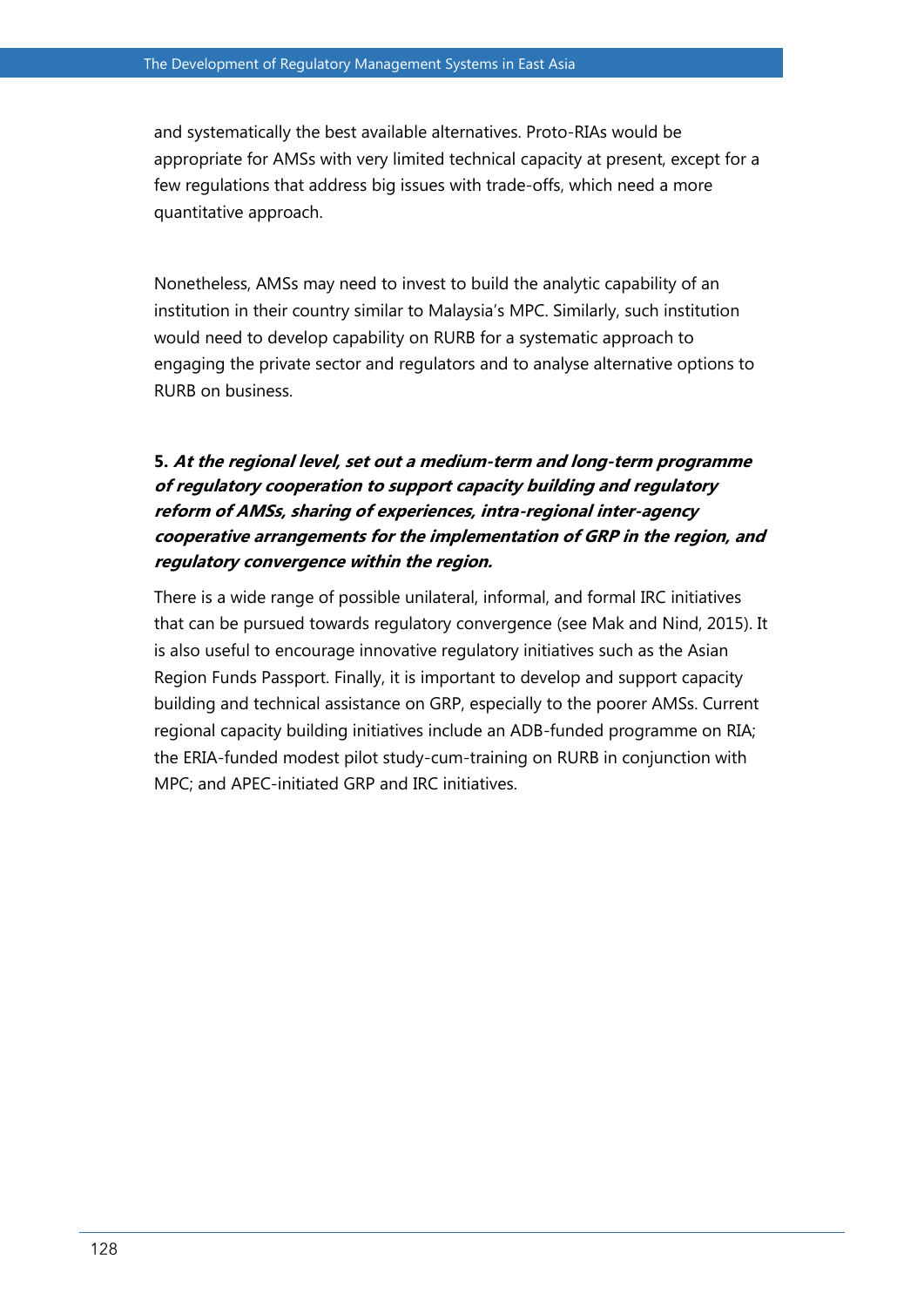#### **Concluding Remarks**

# **Finally, and summing up, the implementation of the above**

**recommendations is the fostering of ASEAN's Quiet Revolution:** ASEAN's quiet revolution is one of GRP and regulatory coherence in each AMS, regulatory cooperation and convergence among AMSs driven by AEC measures, and regional cooperation in capacity building towards well-performing RMSs (e.g. training networks, sharing of experiences). The resulting regulatory connectivity deepens and strengthens institutional connectivity in ASEAN. Considering that the regulatory system is like a connective tissue, similar to physical infrastructure, within and among AMSs, seamless connectivity in ASEAN is underpinned not just by good, integrated, and connected physical infrastructure, transport, and logistics systems but also by GRP and well-performing RMSs. Thus, AMSs' concerted implementation of AEC Blueprint measures, together with GRP, responsive regulations, and a well-performing RMS in each AMS, will facilitate regulatory convergence, lower transactions costs, and support ASEAN's drive towards a highly integrated and cohesive economic region. In short, as Ambassador Trevor Matheson of New Zealand to Indonesia emphasised during the Second EAS Regulatory Roundtable, GRP and regulatory coherence are key to ASEAN integration. And ASEAN's regulatory connectivity and integration ensures a more compelling ASEAN as an investment destination, a driver of socioeconomic development, and a catalyst for deeper people-to-people connectivity and community building in ASEAN.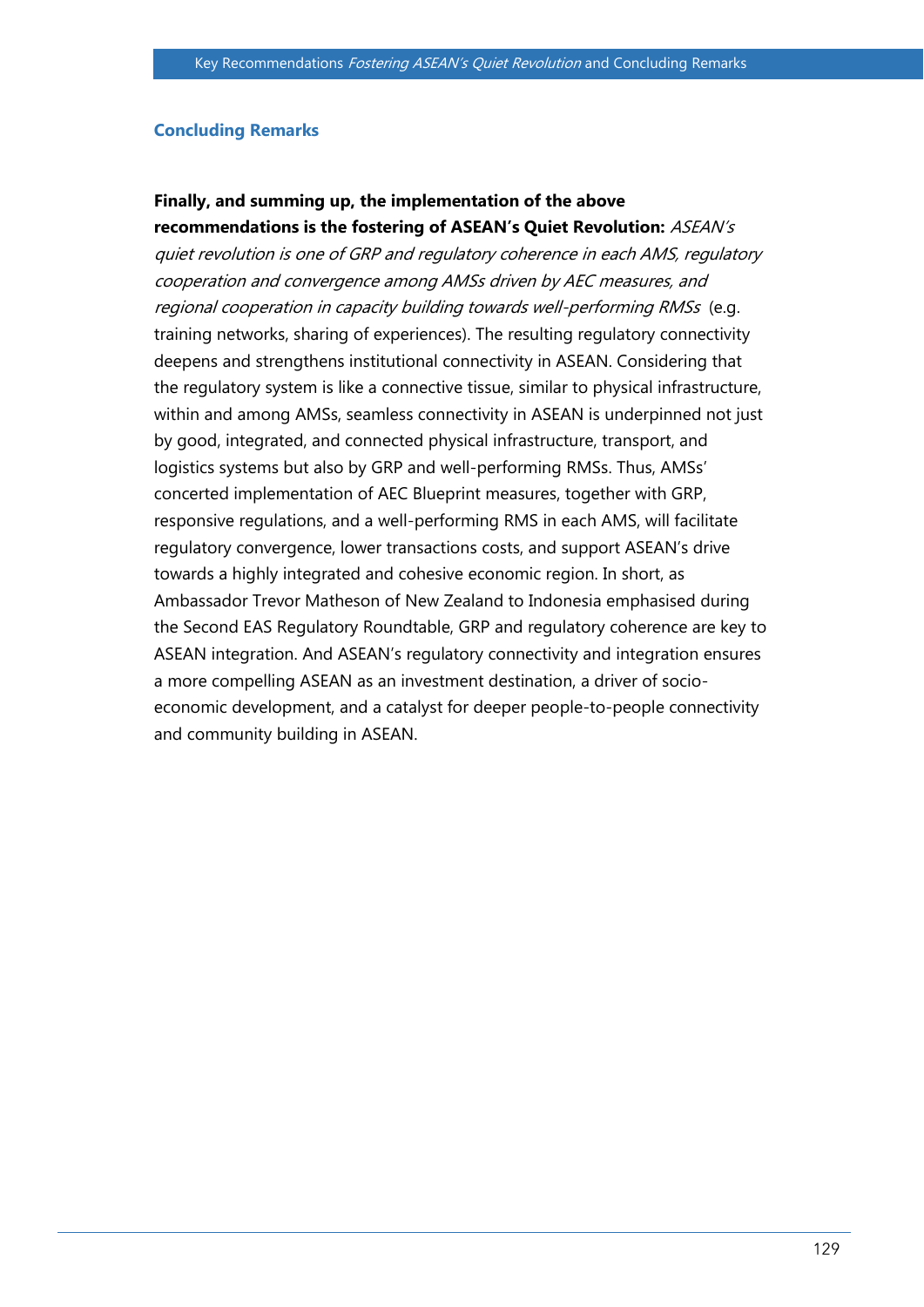### **References**

- Aminah, A.R. (2014), 'Dealing with Challenges and Construction Permits: Expectations', Presentation, Kuala Lumpur, 12 September.
- Anghel, B. (2004), 'Do Institutions Affect Foreign Direct Investment?', International Doctorate in Economic Analysis. Universidad Autόnoma de Barcelona.
- APEC (2010), Good Regulatory Practice on Regulatory Reform. Singapore: APEC Secretariat.
- APEC (2011), Good Regulatory Practices in APEC Member Economies Baseline Study. Singapore: APEC Secretariat.
- Australia Department of Prime Minister and Cabinet (2014), The Australian Government Guide to Regulation. Canberra: Commonwealth of Australia.
- Baldwin, R. and J. Black (2008), 'Really Responsive Regulation', The Modern Law Review, 71(1), pp.59–94.
- Biau, C. (2015), 'Engendering Good Regulatory Practice: Insights from the OECD', Presentation, Jakarta, 29 September.
- Bounds, G. (2014), 'A Systematic Framework for Regulation Reform: Reprising Thoughts from the OECD for ASEAN Countries', Presentation, Kuala Lumpur, 12 September.
- Braithwaite, J. (2006), 'Responsive Regulation and Developing Economies', World Development, 34(5), pp.884–898.
- Braithwaite, J. (2011), The Essence of Responsive Regulation. Vancouver, Canada: University of British Columbia.
- Carroll, P. and G. Bounds (2016), 'Towards Responsive Regulations and Regulatory Coherence in ASEAN and East Asia: The Case of Australia', Regulatory Coherence: Technical Paper, ERIA/NZIER Project Report. Jakarta: ERIA.
- Center for Strategic and International Studies (CSIS) (2016), 'Zero Draft Reducing Unnecessary Regulatory Burdens on Business: The Case of the Automotive Industry', Mimeo, February.
- Council of Australian Governments (2007), Best Practice Regulation: A Guide for Ministerial Councils and National Standard Setting Bodies.
- Damuri, Y.R. and P.R. Silalahi (2014), 'Regulatory Coherence: The Case of Indonesia', Regulatory Coherence: Technical Paper, ERIA/NZIER Project Report. Jakarta: ERIA.
- Dee, P. (2013a), 'Does AFAS have Bite? Comparing Commitments with Actual Practice', Paper prepared for the ASEAN Economic 394 Community Mid-term Review, ERIA. Available at: [https://crawford.anu.edu.au/pdf/staff/phillippa\\_dee/2013/does](https://crawford.anu.edu.au/pdf/staff/phillippa_dee/2013/does-afashave-bite.pdf)[afashave-bite.pdf](https://crawford.anu.edu.au/pdf/staff/phillippa_dee/2013/does-afashave-bite.pdf)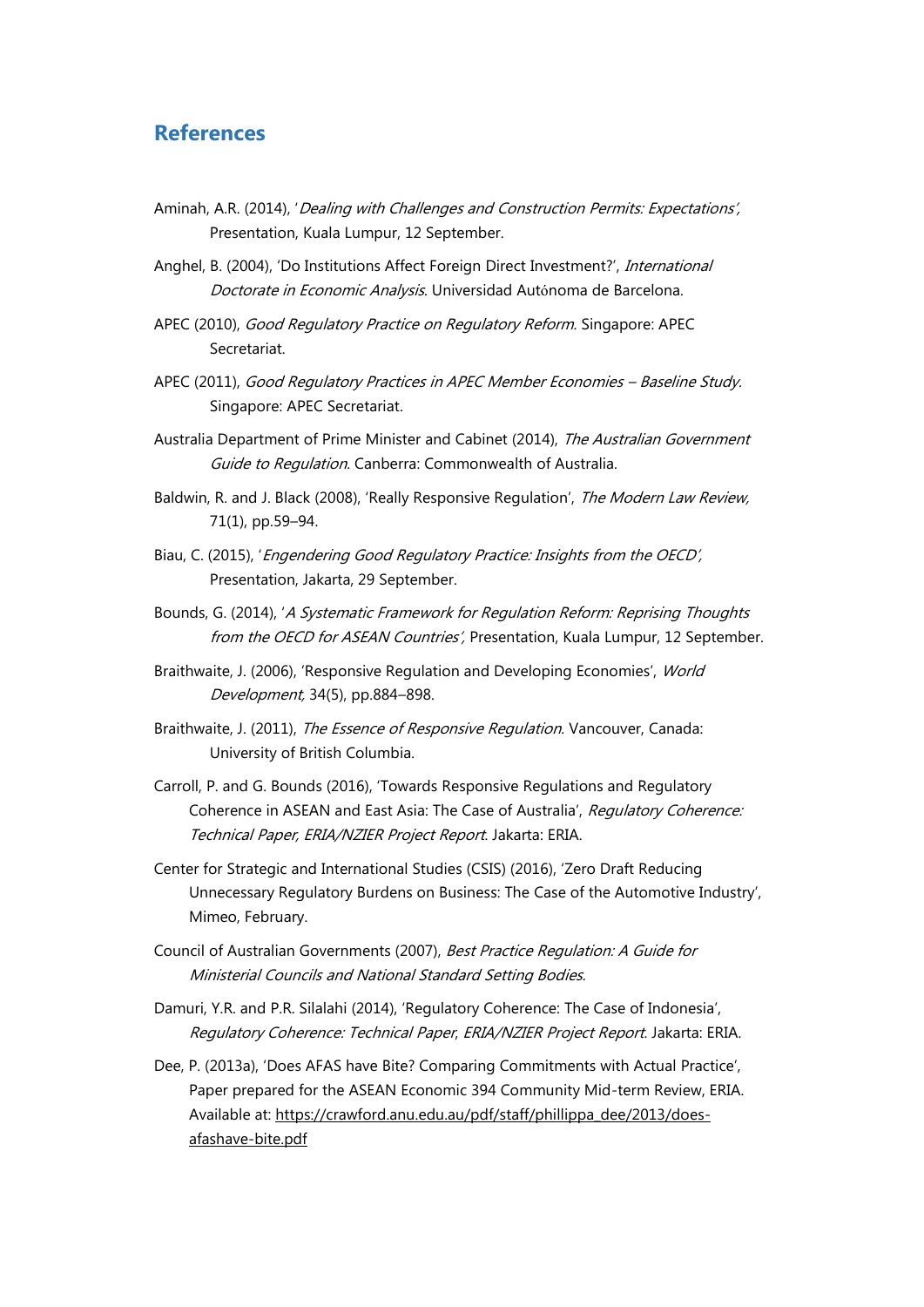- Dee, P. (2013b), Reaulatory Structures in Logistics and Trade Facilitation in ASEAN Current State of Play and Ways Forward. Jakarta: ERIA.
- Dee, P. (2013c), 'Responsive Regulation', Mimeo, ERIA.
- Dollar, D. (2015), 'What Institutions Do Asian Countries Need to Keep Growing?', East Asia Forum. Retrieved from [http://www.eastasiaforum.org](http://www.eastasiaforum.org/)
- Drahos, P. (2004), 'Towards an International Framework for the Protection of Traditional Group Knowledge and Practice', UNCTAD–Commonwealth Secretariat Workshop on Elements of National Sui Generis Systems for the Preservation, Protection and Promotion of Traditional Knowledge, Innovations and Practices and Options for an International Framework. Geneva, Switzerland: UNCTAD.
- Drysdale, P. (2012), 'Asia's Human Capital and the Middle-income Trap', *East Asia Forum.* Retrieved from [http://www.eastasiaforum.org](http://www.eastasiaforum.org/)
- ERIA (2010), Comprehensive Asia Development Plan. Jakarta: ERIA.
- Gill, D. (2016), 'Defining Regulatory Management Systems', Regulatory Coherence: Technical Paper, ERIA/NZIER Project Report, Jakarta: ERIA.
- Gill, D. and H. Fenwick (2016), 'Regulatory Coherence: The Case of New Zealand', Regulatory Coherence: Technical Paper, ERIA/NZIER Project Report. Jakarta: ERIA.
- Grabosky, P. (1995), 'Counterproductive Regulation', International Journal of the Sociology of Law, 23(4), pp.347–369.
- Hamzah, H. (2015), 'Master Plan on ASEAN Connectivity (MPAC) Post 2015 and the Challenge of GRP and Regulatory Connectivity in ASEAN', Presentation, Jakarta, 29 September.
- Hussain, M.R. (2015), 'Modernising Business Regulation: Malaysia's PEMUDAH Task Force and Regulatory Transformation', Presentation, Jakarta, 29 September.
- Indonesia Investments (2016), Government of Indonesia Preparing 11th Economic Stimulus Package, 25 February, [www.indonesia.investments.com/news/todays](http://www.indonesia.investments.com/news/todays-headlines/government-of-indonesia-preparing-11th-econoimic-stimulus-package/item6537)[headlines/government-of-indonesia-preparing-11th-econoimic-stimulus](http://www.indonesia.investments.com/news/todays-headlines/government-of-indonesia-preparing-11th-econoimic-stimulus-package/item6537)[package/item6537](http://www.indonesia.investments.com/news/todays-headlines/government-of-indonesia-preparing-11th-econoimic-stimulus-package/item6537) (accessed 5 March 2016).
- Indonesia Investments (2015), Economic Policy Package Indonesia: What are the Stimulus Measures, 19 September, [www.indonesia.investments.com/news](http://www.indonesia.investments.com/news-columns/economic-policy-package-indonesia-what-are-the-stimulus-measures/item5916)[columns/economic-policy-package-indonesia-what-are-the-stimulus](http://www.indonesia.investments.com/news-columns/economic-policy-package-indonesia-what-are-the-stimulus-measures/item5916)[measures/item5916](http://www.indonesia.investments.com/news-columns/economic-policy-package-indonesia-what-are-the-stimulus-measures/item5916) (accessed 5 March 2016).
- Intal, P. (2013), 'Enhancing Supply Chain Connectivity and Competitiveness of ASEAN Agriculture Products: Identifying Chokepoints and Opportunities for Improvement (Interim Report): Some Key Results', Presentation, Pakse, 13 August.
- Intal, P., Y. Fukunaga, F. Kimura, P. Han, P. Dee, D. Narjoko, and S. Oum (2014), ASEAN Rising: ASEAN and AEC Beyond <sup>2015</sup>. Jakarta: ERIA.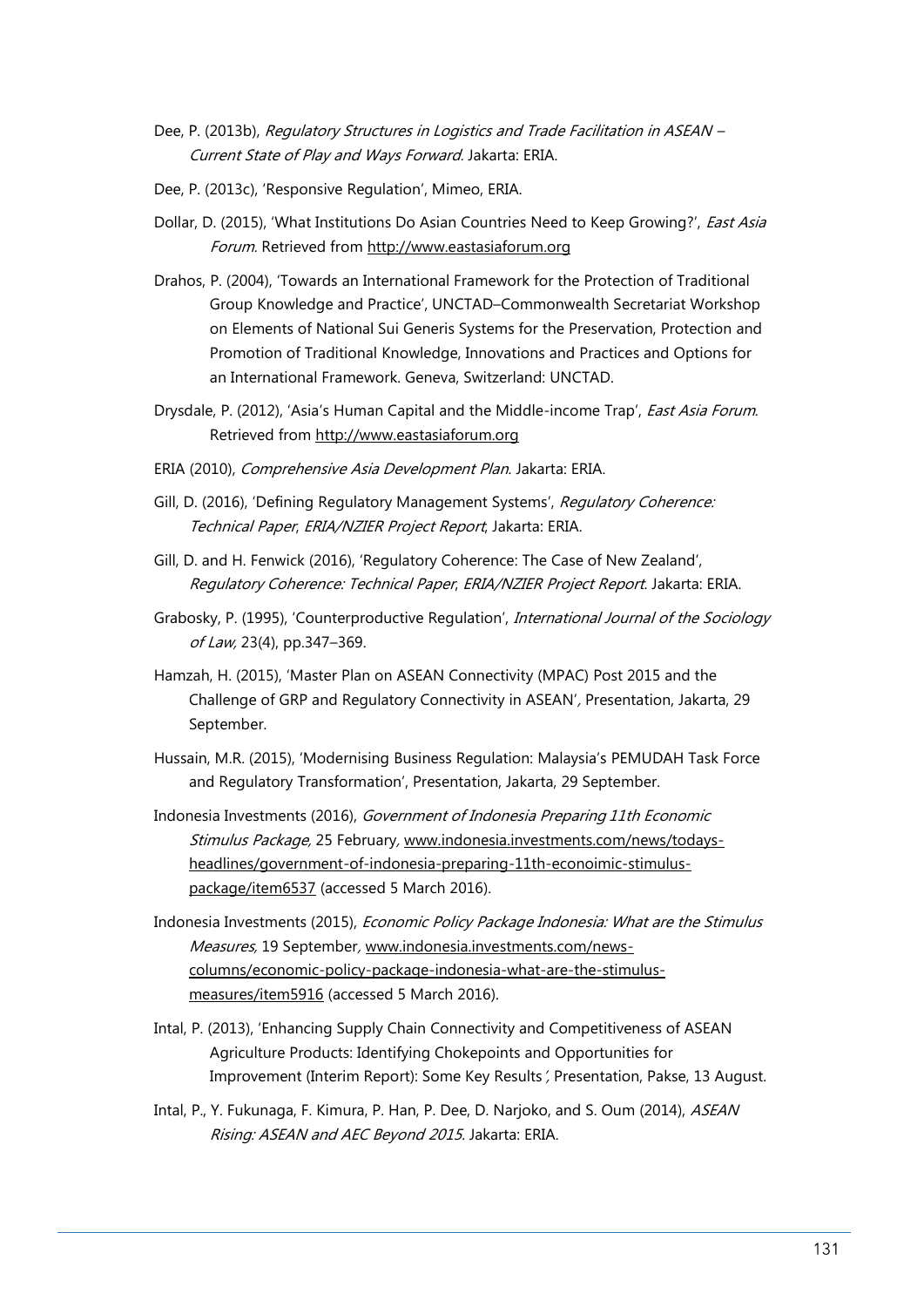- Jacobzone, S., F. Steiner, E. Ponton, and E. Job (2010), 'Assessing the Impact of Regulatory Management Systems', OECD Working Papers on Public Governance, No. 17, Paris: OECD Publishing,<http://dx.doi.org/10.1787/5kmfq1pch36h-en>
- Karim, Z.A. et al. (2012), 'The Quality of Institutions and Foregin Direct Investment (FDI) in Malaysia', Asian Journal of Accounting and Governance, (3), pp.61–69.
- Kaufmann, D., A. Kraay, and P. Zoido-Lobaton (1999), 'Governance Matters', Policy Research Working Paper, 2(196).
- Kharas, H. (2013), 'Developing Asia and the Middle-Income Trap', *East Asia Forum.* Retrieved from [http://www.eastasiaforum.org](http://www.eastasiaforum.org/)
- Kim, S. and D. Choi (2016), 'Regulatory Coherence: the Case of Republic of Korea', Regulatory Coherence: Technical Paper, ERIA/NZIER Project Report, Jakarta: ERIA.
- Kipta, A. and Z. Berge (2006), 'Process Transformations that Sustain Distance Training: A Blend of the Best of Common Maturity Models into a Framework', *Distance Learning* 3(2), pp.13–21.
- Lim, H., (2015), 'Regulatory Coherence: The Case of Singapore', Regulatory Coherence: Technical Paper, ERIA/NZIER Project Report, Jakarta: ERIA.
- Llanto, G.M. (2015), 'Toward an Effective Regulatory Management System: Philippines', ERIA/NZIER Project Report, Jakarta: ERIA.
- Lukman, R.A. (2015), 'EAS Regulatory Roundtable II Engendering Good Regulatory Practice, Responsive Regulations and Regulatory Connectivity in ASEAN and East Asia', Keynote Address, 29 September, Borobudur Hotel, Jakarta,.
- Mak, C. and J. Nind (2014), 'International Regulatory Cooperation Toolkit: An Overview', Presentation at International Regulatory Cooperation Workshop, 13 August, Beijing,.
- Mak, C. and J. Nind (2015), *International Regulatory Cooperation Toolkit: A Refresher.*
- Moreno, R. (2014), 'Towards a Responsive Regulatory Regime and Good Regulatory Management: the NCC', Presentation at the Workshop on 'Towards Responsive Regulatory Regime and Good Regulatory Management Practices in ASEAN and East Asia: Expereinces, Lessons and Way Forward', 12 September, Kuala Lumpur.
- MPC (2013), National Policy on the Development and Implementation of Regulations, Selangor Darul Ehsan: Malaysia Productivity Corporation.
- MPC (2014), A Guide to Reducing Unnecessary Regulatory Burdens: Core Concept, Third Edition. Selangor Darul Ehsan: Malaysia Productivity Corporation.
- MPC (2015), 'Reducing Unnecessary Regulatory Burdens on Business Malaysia Experience', Presentation, 29 September, Jakarta.
- Mumford, P. (2011), Best Practice Regulation Setting Targets and Detecting Vulnerabilities.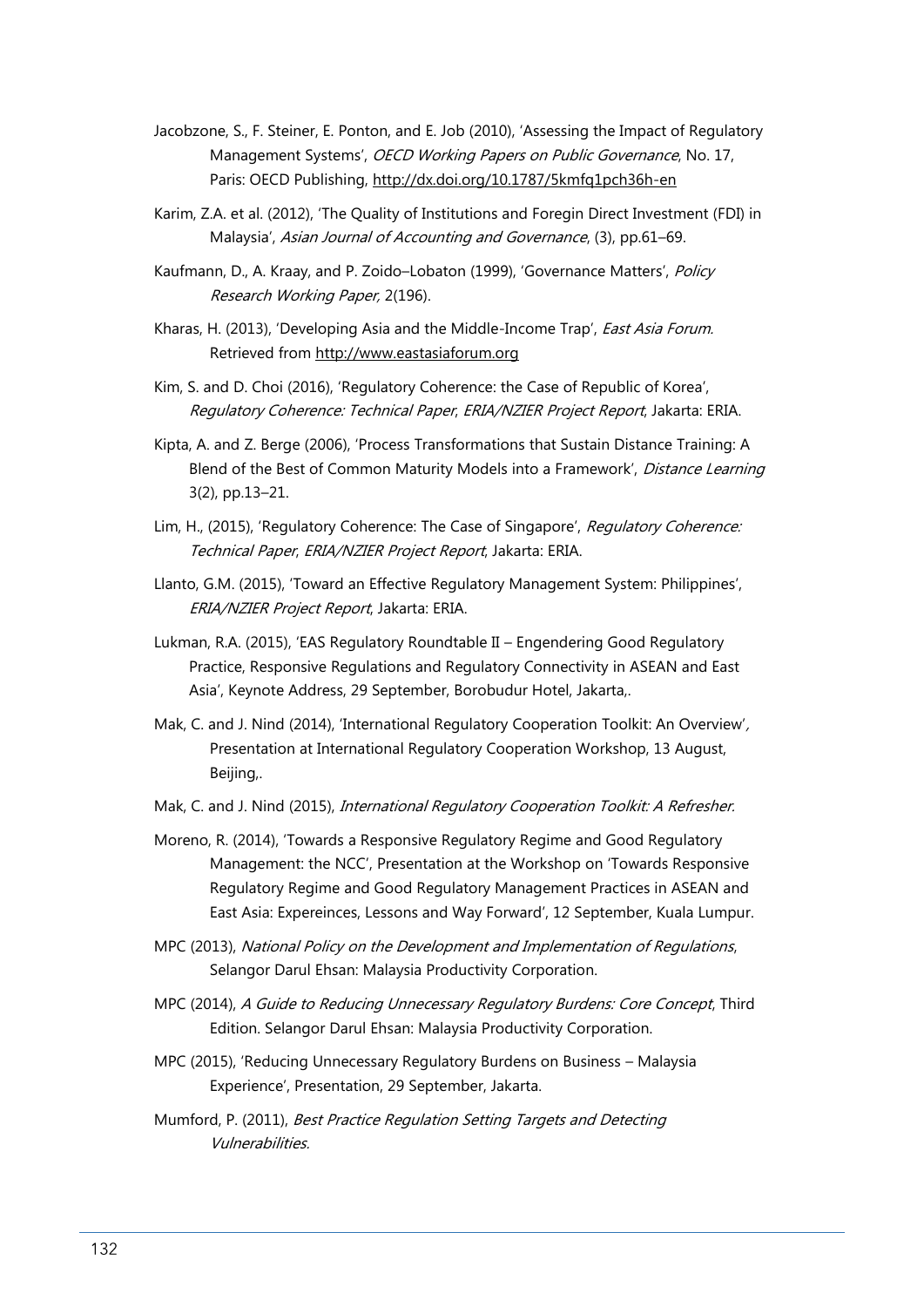- Mumford, P. (2014), Regulatory Coherence Blending Trade and Regulatory Policy. Policy  $Quarterly, 10(4), pp.3-9.$
- Narjoko, D., P. Dee, and Y. Fukunaga (2013), Regulation towards AEC 2015 and Beyond: Logistics and Trade Facilitation, Presentation, Jakarta: ERIA.
- New Zealand Treasury (2012), The Best Practice Regulation Model: Principles and Assessments. [online] Crown Copyright. Available at: <http://www.treasury.govt.nz/economy/regulation/bestpractice> (accessed 12 October 2015).
- Nilprapunt, P. (2015a), Royal Decree on Review of Law B.E. 2558 (2015). English Translation. Personal copyright.
- Nilprapunt, P. (2015b), Licensing Facilitation Act, B.E. 2558 (2015). English Translation. Personal copyright.
- Nilprapunt, P. (2015c), 'Ease of Doing Business and Transparency Upgrade: Thailand's Facilitation Act', Presented at the Executive Dinner Talk by the European Association for Business and Commerce, 9 June, Bangkok.
- OECD (2002), Regulatory Policies in OECD Countries: From Interventionism to Regulatory Governance. Paris: OECD Publishing.
- OECD (2010), Regulatory Policy and the Road to Sustainable Growth. Paris: OECD Publishing.
- OECD (2011), Administrative Simplification in Viet Nam: Supporting the Competitiveness of the Vietnamese Economy, Cutting Red Tape. Paris: OECD Publishing.
- OECD (2012), OECD Reviews of Regulatory Reform: Indonesia 2012. Strengthening Coordination and Connecting Markets. Paris: OECD Publishing.
- OECD (2012b), Recommendations of the Council on Regulatory Policy and Governance. Paris: OECD Publishing.
- OECD (2015), Implementing Good Regulatory Practice in Malaysia. Paris: OECD Publishing.
- Ongkittikul, S. and N. Thongphat (2015), 'Regulatory Coherence: The Case of Thailand', Regulatory Coherence: Technical Paper, ERIA/NZIER Project Report, Jakarta: ERIA.
- Parker, D. and C. Kirkpatrick (2012), 'The Economic Impact of Regulatory Policy: A Literature Review of Quantitative Evidence', Measuring Regulatory Performance, Expert Paper No. 3, Paris: OECD.
- Poapongsakorn, N. and D. Nikomborirak (2003), 'Reviewing the Regulatory Reform Process in Thailand'. In APEC-OECD Co-operative Initiative on Regulatory Reform, Proceedings of the Fourth Workshop, Vancouver, Canada.
- Romero, E. (2014), 'IRC into the Regulatory Reform Policy in Mexico', Presentation at International Regulatory Cooperation Workshop, 13 August, Beijing.
- Saat, H.H.M. (2014), 'Focus Group on Trading Across Border', Presentation, 12 September, Kuala Lumpur.